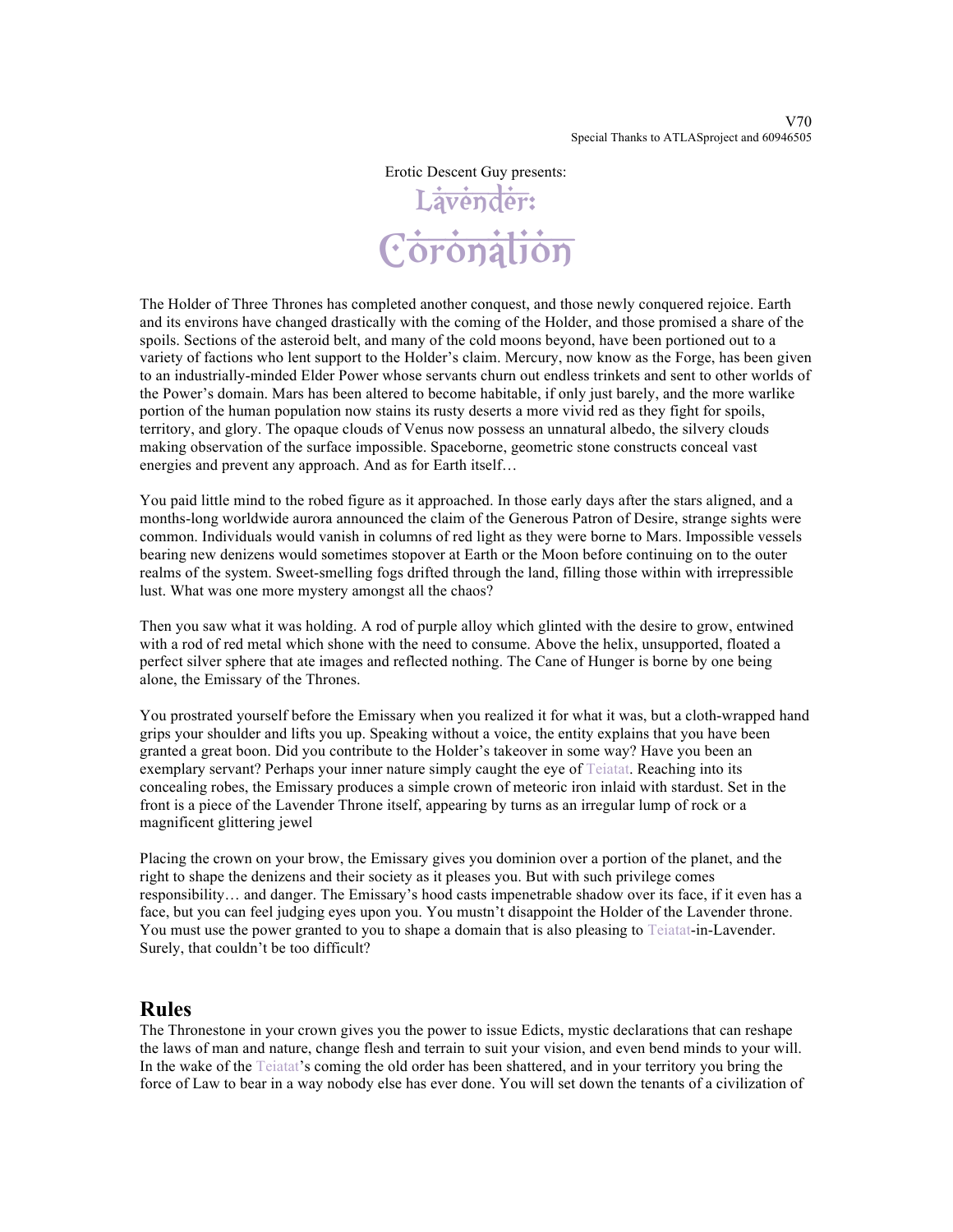your own design, and those dwelling in your domain must either submit to them or face the changed world outside the shadow of one ordained by the Generous Patron who claimed it.

Options are divided into trees, each tree representing a cascade of related choices. Costs follow each option's name (in parentheses) and a plus sign, if present, indicates an option that increases your budget. Options proceeded by a  $\bullet$  are root options that have no prerequisites, options preceded by a  $\bullet$  are branch options that have a root or another branch option as a prerequisite, while options preceded by  $a \cdot$  represent leaf options that modify or affect the associated option. Options marked with a \* may be taken multiple times. Options tagged **Exclusive: (Category)** cannot be taken with others marked with the same tag. Options tagged **Requirement: (Prerequisite)** can only be taken when the prerequisite is satisfied with your other choices. Finally, options generically tagged **Tag: (Tag)** interact with other options as noted in their descriptions.

Listed in parenthesis following each option is its impact on your society, measured in Strain, Hubris, and Treasure. Sometimes, options may be indicated as free or mandatory. It is tempting to keep the power you were gifted to yourself, but foolish to do so at the expense of your duty. Hubris is gained by indulging your ambitions and becoming a threat to the Pax Tres Solia, and decreased by humbling yourself or making concessions to your deity's desires. Strain represents the difficulty of maintaining a society that functions while adhering to the strictures of Teiatat-in-Lavender. Options that provide comfort, privilege, solidarity, or a little Lavender magic to your population will ease the burden of living in such a prurient culture. While all the Crowned of Earth have access to staggering amounts of wealth, at least in theory, there exist luxuries of such surpassing rarity and/or quality that even they balk at their acquisition. Producing such treasures within your domain will grant you Treasure points, and you may keep them for yourself or barter them away to take options that require Treasure points as part of their cost.

#### **You begin with 0 Strain, 0 Hubris, and 0 Treasure.**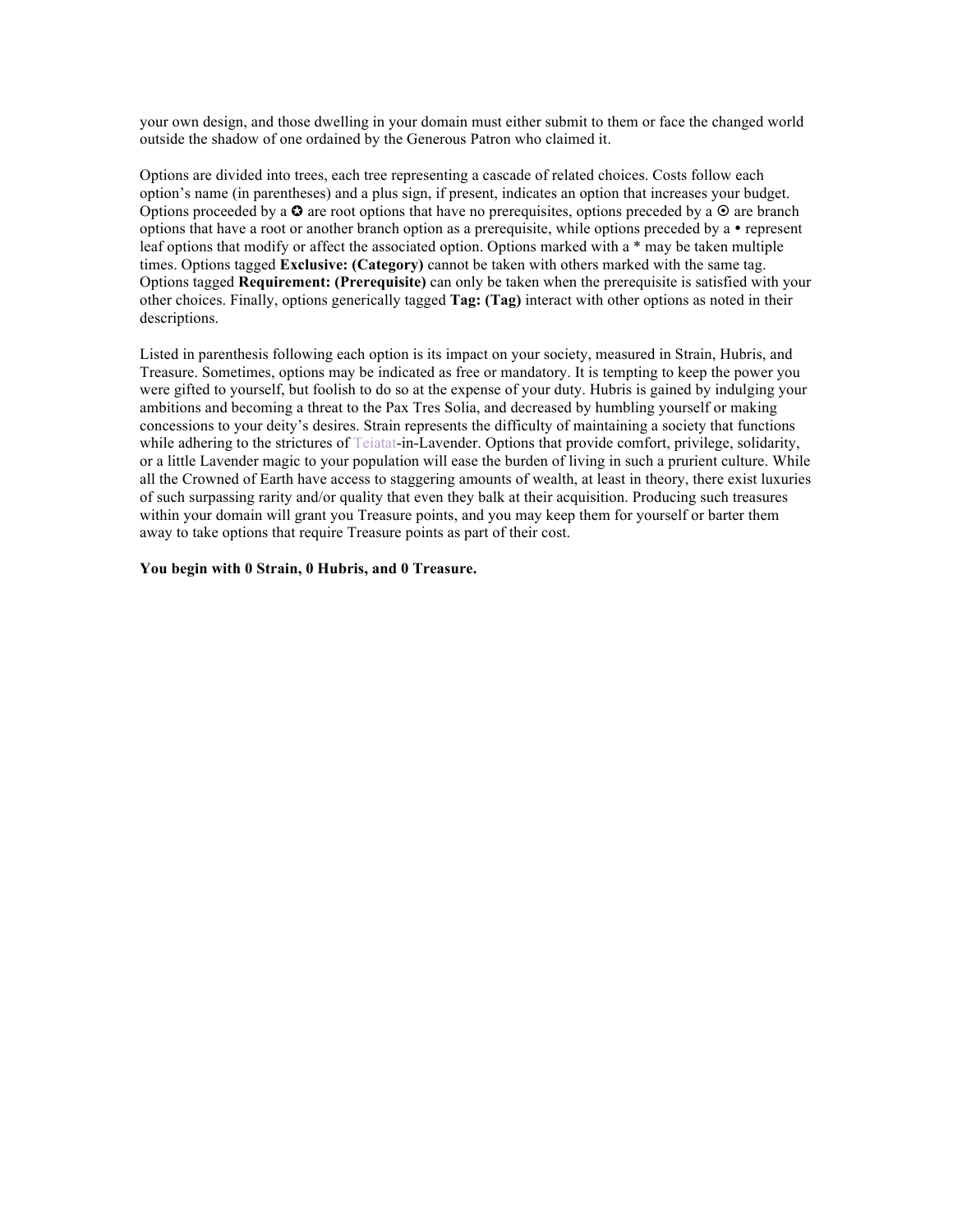#### v**Preamble**

A few foundational elements must first be addressed before you may begin to design your society in earnest.

**OThronestone Pact** (Mandatory) - The world changed with the coming of the Holder of Three Thrones, in a fundamental and irrevocable way. Strange, lustful creatures have emerged from the shadow of the Generous Patron, lavender-aspected phenomena inflict libidinous changes on the minds and bodies of those caught within, even natural law is warped by the metaphysical weight of Teiatat-in-Lavender. To escape these threats, to endure these changes, to even coax food from the earth, requires innovating rituals or making pacts with powerful entities that can extract hospitality from the warped planet. Crowned as you are with a Thronestone, the Edicts you lay down provide similar amenities to the society that complies with them as a whole, attuning the members to the salacious nature of the new world, and at more favorable terms than other benefactors might exact. The Generous Patron of Desire is a caring god indeed.

**CAuthority** (Mandatory) - Despite the positions the Crowned were given, not all wield the same level of influence in the societies they define. Some rule their domains as unquestionable tyrants, while others allow their people broad autonomy, the only commands they pronounce are those Edicts sanctioned by the Holder. Whatever degree of political power they wield, the Crowned are recognized as being a delegate of Teiatat-in-Lavender, which sets them apart from the societies shaped by their Edicts. The headwear that gives the Crowned their collective name changes to match their natures and is ultimately unique to each bearer, though trends in design can be observed. The piece of the Lavender Throne, the Thronestone, is always prominent in the design. **You must choose one and only one leaf suboption below.**

**Sage** (-4 Hubris) - Rather than participate in the daily governance of their realm, those Crowned known as Sages exist at a remove from the political structure. Beyond the Edicts they were empowered to give, Sages do not exert any direct authority over their population. Instead, they may exist among the people as just another citizen, or may serve to advise the leaders of the realm they shape, whether as honorary senators in democratic assemblies or viziers to monarchs in authoritarian domains. Sages are often consulted for their opinion on matters that may be influenced by their Edicts. They bear humble crowns, such as circlets, or even bindis. The Thronestone remains as an unmistakable symbol of the favor of Teiatat-in-Lavender. **Exclusive: Title**

**Hierophant** (-2 Hubris) - Those Crowned that choose to allow broad autonomy to their subjects often adopt the title of Hierophant. Hierophants have no influence over most decisions made in their realms, except those that may be relevant to standing Edicts, in which case their word is law. Because of this, realms 'ruled' by a Hierophant tend to exhibit a strong, stable culture. The crowns of Hierophants are impressive things, often incorporating additional materials to resemble other forms of headwear such as mitres or headdresses to reflect their role as the guardians (and dictators) of their societies' culture. **Exclusive: Title**

**Regnant** (None) - Most Crowned prefer to wield power over the societies they've defined through their Edicts. While the subjects of these Regnants cannot meaningfully resist the effects of the Edicts, they may protest or contest the mundane commands passed down by their rulers. Some Regnants appoint advisors, or delegate decisions to an elected council, in order to maintain their subjects' happiness. Others simply rule with an iron fist. They bear the Thronestone, the lands and all who dwell within are theirs to command. The crowns of Regnants are simple, but robust, eschewing ostentatious detail without sacrificing presence. **Exclusive: Title**

**Mogul** (-2 Strain, +3 Hubris) - If one Crowned by the Emissary truly desires political power, all they need to do is issue an Edict stating that they are a beloved and powerful ruler, and so they shall be. A Mogul can expect their commands to be obeyed to the letter, and are granted great leeway for mistakes and excessive demands. If the people rise up against such a Crowned, it's because the guilty Mogul gave lie to the Edict by their own actions. The crowns of Moguls are grand and beautiful things, befitting the esteem their people hold them in. **Exclusive: Title**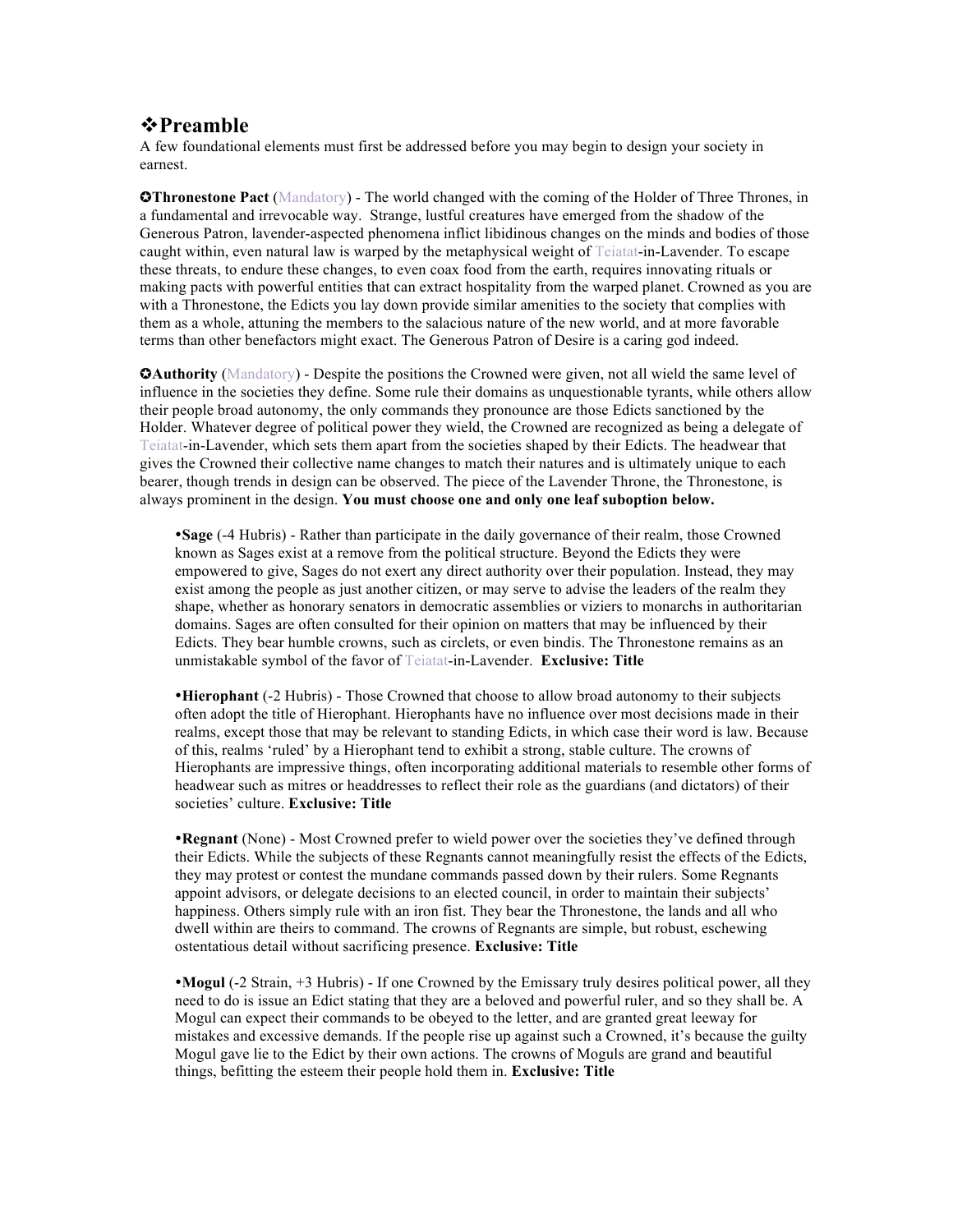**Daeva** (-3 Strain, +5 Hubris) - Some Crowned desire nothing less than absolute dominion, and are willing to invest much of the power of the Thronestone to secure that ambition. Sometimes their subjects adore them, other times they exist in fear of their masters, but in either case they will deny the Crowned nothing. Most of the actual work of running the domain will be taken care of by subordinates so the Daeva need not be troubled by trivialities, all decisions made with your desires as they perceive them. Not only will your every whim be catered to, your servants will try to anticipate your desires before you voice them. The crowns of Daevas are glorious and beautiful and are entirely fitting for the egos of their bearers. **Exclusive: Title**

**Call the Seeds** (Mandatory) - The first action you will perform with the aid of the Thronestone will be to call a gathering of the lost and wandering souls from across the transformed earth, so that they might hear the proclamation of your Edicts, witness the feats you can perform, and form the basis of your new society. In an act of acausal consequence, those individuals most likely to accept the society you lay down will be called to witness its genesis. They will hear the call at first in dreams, and then in signs in waking life. When they finally answer, they will journey as if through a dream, arriving at the heart of your new realm more or less simultaneously, regardless of the distances each might have crossed. The only question is, how many should answer? **You must choose one and only one leaf suboption below.**

**Tribe** (-4 Strain, +1 Hubris) - Numbering a few hundred at most, those few called are all but certain to embrace the tenets you choose to build your society on. On one hand, the power of the Thronestone will have to spread over fewer people, but on the other, there will be few hands with which to build your new society. You also have to consider that the reason you were Crowned was to provide the shelter of a new civilization to the people of the changed Earth, and offering such shelter to so few runs counter to that goal, at least in the short term. **Exclusive: Census**

**Settlement** (-2 Strain) - Numbering in the thousands, you will have enough people to build one great town or a few smaller ones, whichever is best considering local resources, the terrain, and the needs of the culture you're shaping. Most of those called will be eager to join the social experiment you're creating, but a few, called due to proximity or convenience, may have reservations or differences of opinion. In the end, they'll come around, and your society will exhibit remarkable solidarity from the very start. **Exclusive: Census**

**City-State** (None) - One hundred thousand, or even more, will hear and answer the call. Most, because they were attuned to the nature of the call and were happy to answer, but many because they were close enough to hear it and come regardless in search of shelter and safety. Given the choice to conform or face the changed world on their own, most of the latter group will accept the precepts you espouse, and those who choose otherwise may have the opportunity to join at a later date, if you choose to offer it. With a population of this size, you could found an entire city and any secondary settlements necessary to support it; then again, you might want to organize the population differently. **Exclusive: Census**

**Nation** (+2 Strain -1 Hubris) - Pour the energy of the Thronestone into the call and it will reach a million people and more. Anybody that could possibly accept your Edicts will answer unless another call resonated more strongly with their desires. The remainder will come from vast number of individuals that heard the booming mystical shout inviting them to come. Coordinating this many people is a challenge on its own, especially considering the neglected and damaged infrastructure of the old world. If you're successful, you'll have built a mighty web of cities and settlements… or a single great metropolis devoted to glorification of Teiatat. **Exclusive: Census**

**Superstate** (+5 Strain +2 Hubris) - A massive outlay of the Thronestone's power will be a clarion call echoing over the land, bringing in millions of potential citizens from leagues and leagues around. So many people will require even more of the Thronestone's power to ensure your Edicts can affect them all. Nothing less than a herculean effort will be required to organize the massive effort to build your new nation. The territory it spans will be a notable portion of the continent you plant your flag on. Bringing so many people under a single banner in the name of the Generous Patron of Desires might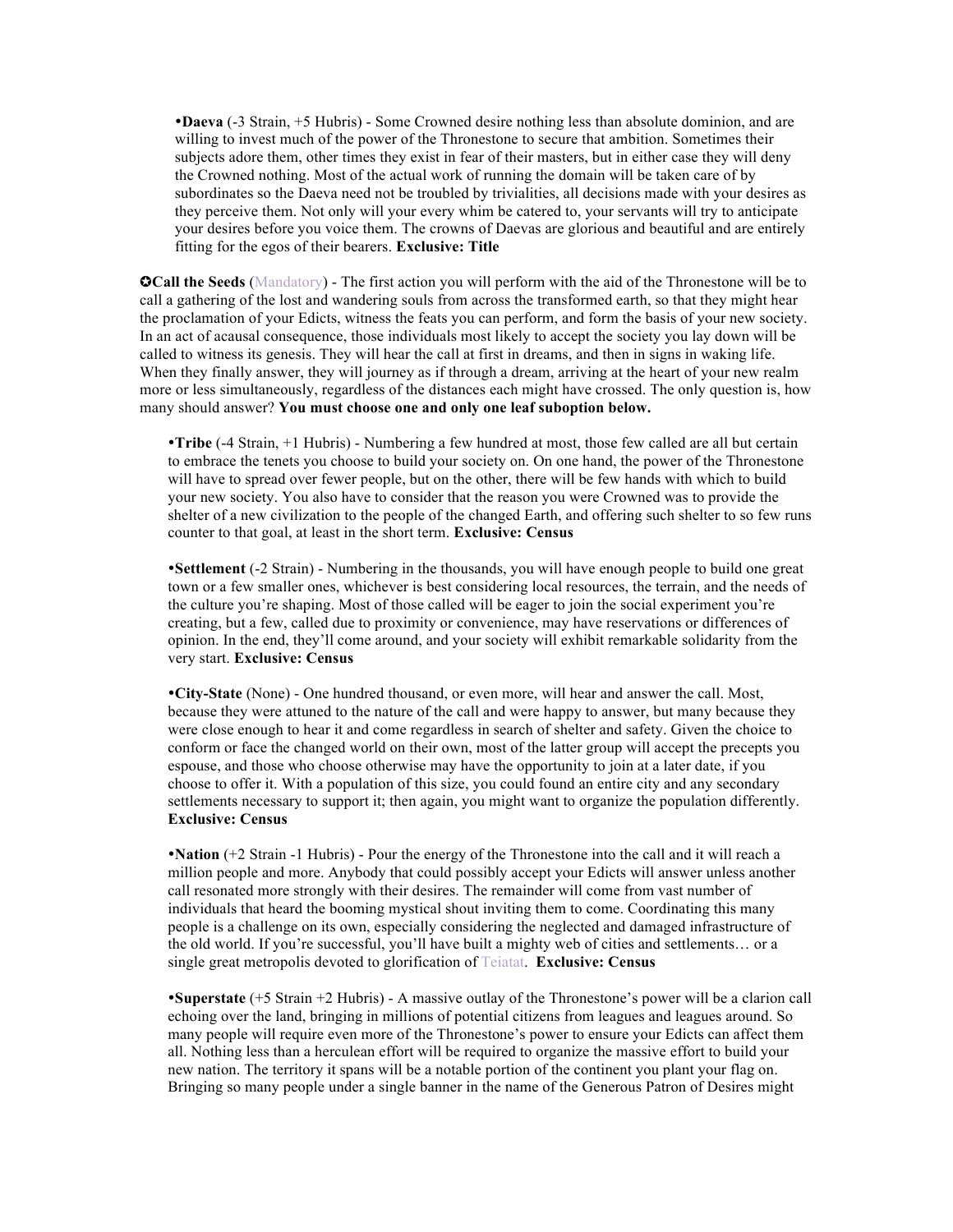be an act of great devotion, but you'll have many neighbors wary of the power your nation will possess. **Exclusive: Census**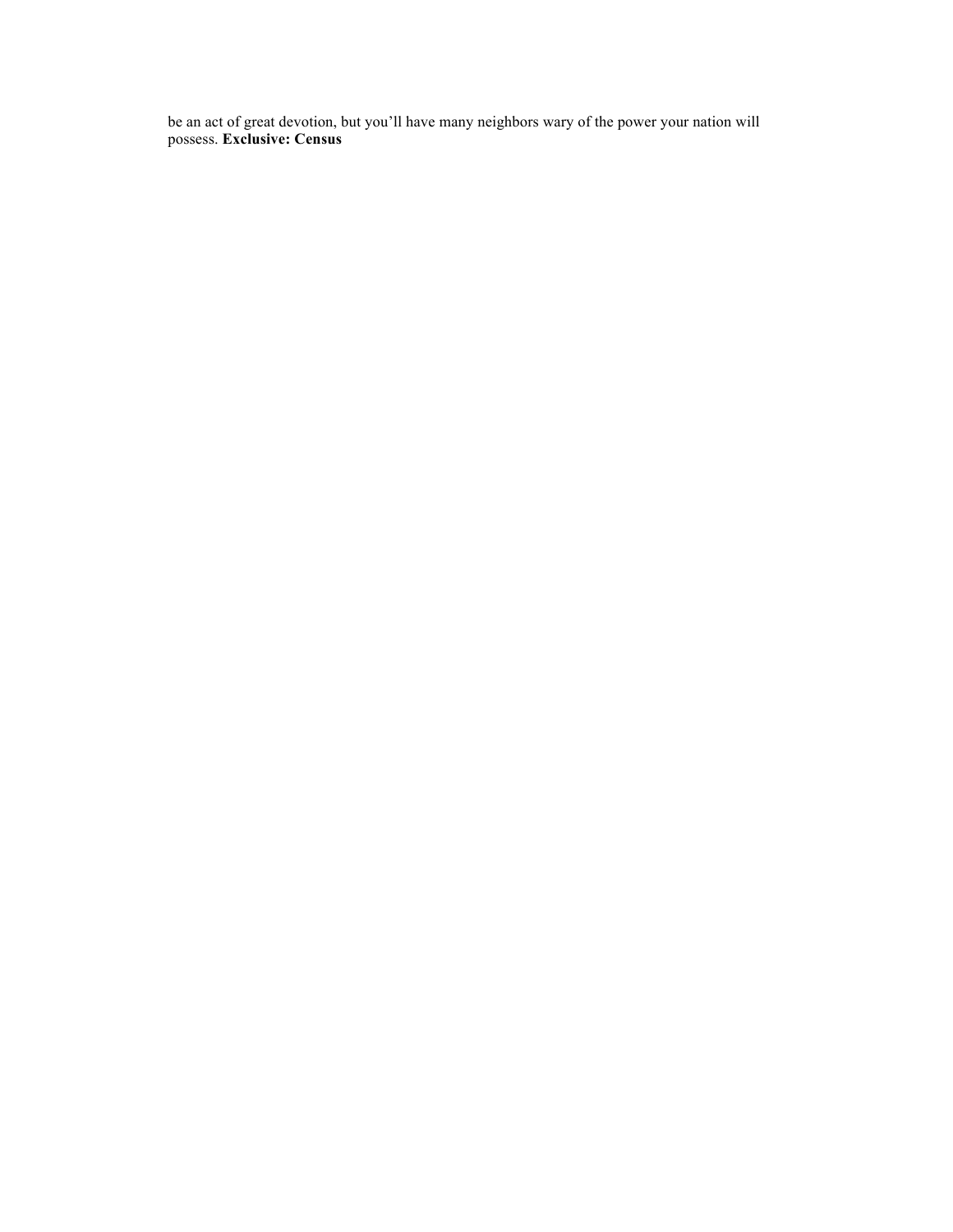## v**Terms of Citizenship**

Those that take shelter under the shadow of your Crown must agree to concede necessary responsibilities in return for the protection of civilization. Of course, you may decide what's necessary through the power of your Edicts, which may include terms of behavior, bodily form, and even mental functioning.

 $\Omega$ **Aesthetic Sculpting** (+1 Strain) - It's possible the human form is lacking in your eyes. The first step to rectifying these issues is this Edict. You can define what you believe is the ideal human appearance, within what is currently understood to be human limits, and all who are in your domain at the time of declaration will shift to match. Average height, common hair, skin and eye colors, the average size of sexual characteristics, facial features, all of these and more are up for adjustment. There will still be variation, of course, but as a whole the population, or a subset thereof, will approach what you define to be the standard of beauty.

**Perfect Resculpt** (+1 Strain) - Making the world more beautiful is an altruistic motive, is it not? Investing more of the Thronestone's power in the appearance of your people eliminates any negative variations that exist from person to person. Any differences that exist only do so to make the population as a whole more appealing. If you so desire, your people can be made indistinguishable from each other. Such an aggressive manipulation of your people's appearances will be seen as an invasion of personal identity and may inflict lingering scars on your society, but in time they will grow to appreciate what you've done for them.

**Warped Anatomy** (+1 Strain) - You may alter or rearrange certain aspects of human anatomy to suit your tastes. Maybe humans should have more than two breasts, or certain orifices should serve different functions. It's all up to you and whatever fantasies drive you to pronounce this Edict.

**Fertility Adjustment** (None) - You're able to adjust your populace's fertility rate. This may be a static adjustment, or conditional on factors such as time, diet, current population, or even the enactment of mystic rituals.

**Fiat Cleanliness** (-1 Strain, +1 Hubris)\* - If you proclaim an Edict that the citizens of your realm shall always be unsoiled and pure, your people might think at first that it's the sort of hyperbolic upbeat rhetoric almost every speaker employs from time to time, until they find that dirt and grime fail to accumulate. Your people never seem to become dirty, their skin and clothing staying clean and fresh. They needn't brush their teeth, or even comb their hair. They'll even smell pleasant, most of the time! Cosmetic effects, such as makeup or a sheen of sweat can be maintained as long as the wearer wishes and is banished the instant it becomes inconvenient. This effect can be boosted into an aura of cleanliness, such that places where your people spend a lot of time, such as homes or public places in cities, are also cleansed as well. The long-term effect of this option will be to engender a sense of superiority amongst your people, which will not be appreciated by many visitors. **Purchase a second time to upgrade to aura.**

¤**Hybridization** (+2 Strain)\* - Through this Edict, you declare a set of traits that an animal possesses. This set must come from a family of natural animals, such as cats, dogs, birds, etc. This may be general, such as any sort of feline, or very specific, such as only tigers. This may be repurchased to increase the level of effect. Once creates 'kemonomimis', twice creates pronounced hybrids, and three times creates a species of anthropomorphic animals. The resultant template can be applied to your society as whole, or to a specific subgroup. While those affected may be surprised, at first, compared to all the other changes in the world this one might seem… comparatively tame. **Requirement: Aesthetic Sculpting**

**Shared Affliction**(-1 Strain) - You could exempt yourself from the effects of the Hybridization Edict, or you could subject yourself to the same changes you inflict on your people. Or, maybe you've acquired these traits already, and are just sharing your state with your followers. Regardless, joining together with your people in this manner is a great show of solidarity.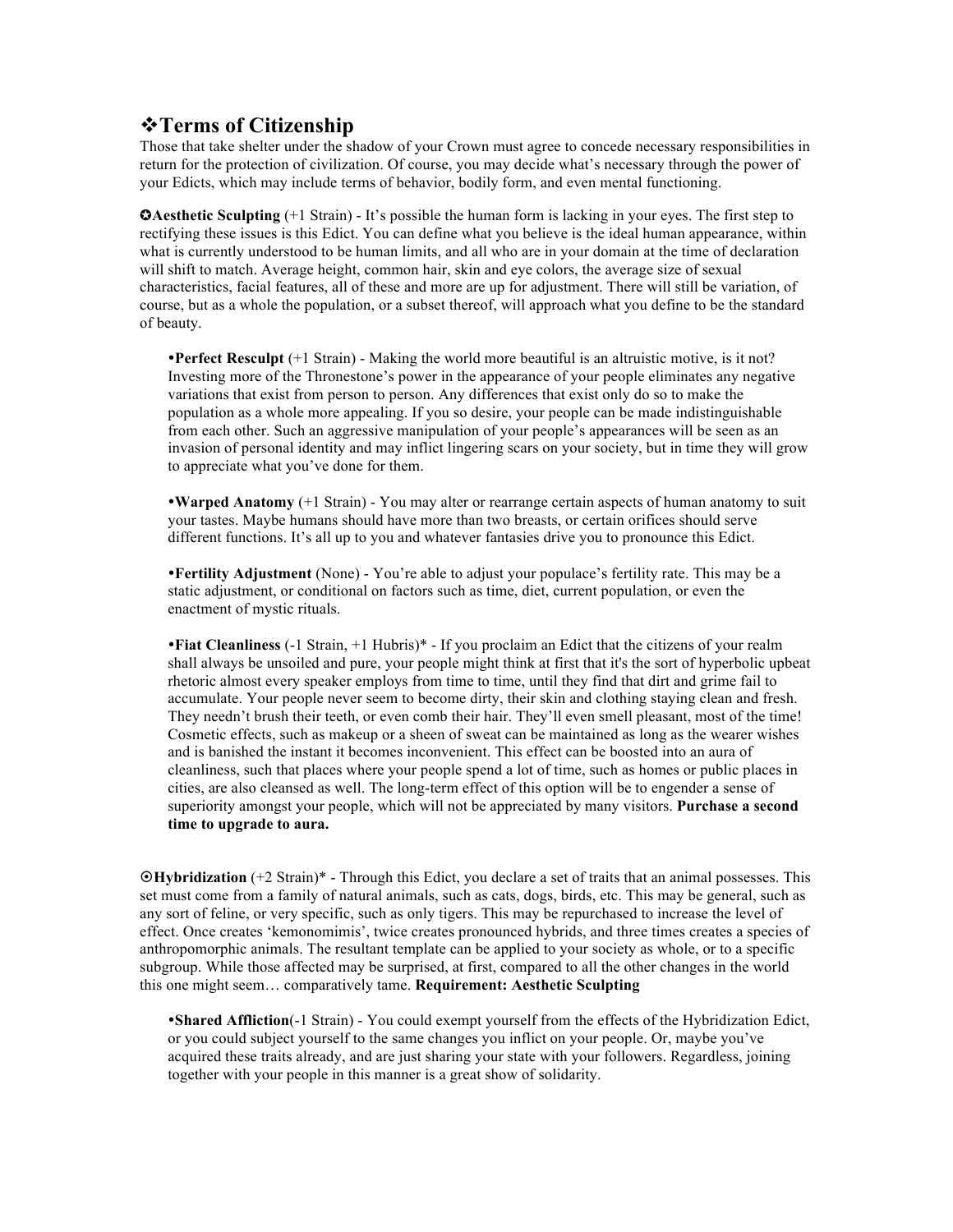**Additional Breeds** (+1 Strain) - You can define more than one animal template. You can have two tribes of cats and dogs, or a whole menagerie of animal hybrids. You'll also need to define a 'crossbreeding' rule for the inevitable occasion that two individuals under two separate templates will decide to mate.

**Chimeras** (Free) - A person may be under the effects of multiple templates simultaneously. This might be the natural state of things, or come about as a result of crossbreeding, the result of another Edict, or even a Teiatatan ritual designed alongside this option. You'll have to decide the laws by which this works yourself.

**Fantastic Beasts** (+1 Hubris) - You may make templates based on mythological creatures… or creatures that have never been imagined before. Minor special abilities, such as the ability to breathe fire, can be included, but major powers associated with the creatures cannot be carried over. You must tap deep into the Thronestone to exercise this much of an effect over your people's forms, an abuse of the power you were given.

**Kingdoms of Life** (+1 Hubris) - You may make templates based on things other than animals. Plants, fungi, slimes… so long as it can be viewed as a form of life, you may hybridize your populace with practically anything! If you choose the Fantastic Beasts option, you may even choose forms of nonlife, such as rock, sand, or even energy…

**Zoopsychology** (-1 Hubris)\* - Care is required in wording the Edict that transforms humans into hybrids. Failure to restrain the magic causes the changes to influence the minds of the affected individuals as well as their bodies. One purchase is hardly noticeable. Cat-people might inject cat noises into their speech, and become slightly affected by catnip. A second purchase begins to affect your society. Cats are easily distractible, and cannot function around dogs (or dogpeople!). Three purchases severely impact anybody that possesses a template, and basically makes them animals that can talk rather than functioning human beings. This option affects all templates created through Hybridization equally. **The second and third purchases inflict +1 Strain each.**

✪**Lingua Casia** (+1 Strain, -2 Hubris) - Each aspect of the Holder of Three Thrones has ordained a sacred tongue for followers to use. The crimson language is guttural, consonant-heavy, and forcefully spoken. It has two separate logical syntaxes, for depth-first or breadth-first discussion of information, and is useful for modeling hypothetical situations and weaving tapestries of profanity. It's written with shaped styli or stamps in a diagonal boustrophedon pattern. The argent tongue relies almost exclusively on non-pulmonic consonants and unvoiced phonemes. Its labyrinthine grammar contains many arcane rules, but makes constructing objectively untrue statements difficult or dangerous. Its written form is a mix of rotationally similar ideograms and featural glyphs, and is laid down in overlapping circles and roulette curves. The lavender dialect is sibilant and rich in vowels, and contains a robust vocabulary for describing experience and sensation; it is written vertically with a brush, sentences growing in recursively modified descending columns. You may declare an Edict making the latter language the official tongue of your realm. Citizens will find it trivial to learn how to speak and read the lavender language, even as they slowly forget their old tongues. Diplomats and dedicated linguists can still hold onto other languages through continued practice. Not everybody will be pleased to be forced to learn a new language, but embracing the lingua franca of lavender-aligned realms has many benefits.

✪**Systemic Libido** (+1 Strain -1 Hubris) - Anybody that lives according to your Edicts will find that their sex drive grows considerably. They'll find it difficult to repress their urges for long, and will increase the demand for sources of sexual relief. What some might deem an affliction, others might identify as a mark of the favor of the Generous Patron of Desire.

**Unbearable** (+1 Strain -1 Hubris) - The increase to libido is magnified considerably. Citizens of your society will want a sexual partner at least once a day, but will prefer more. The demand for sex will be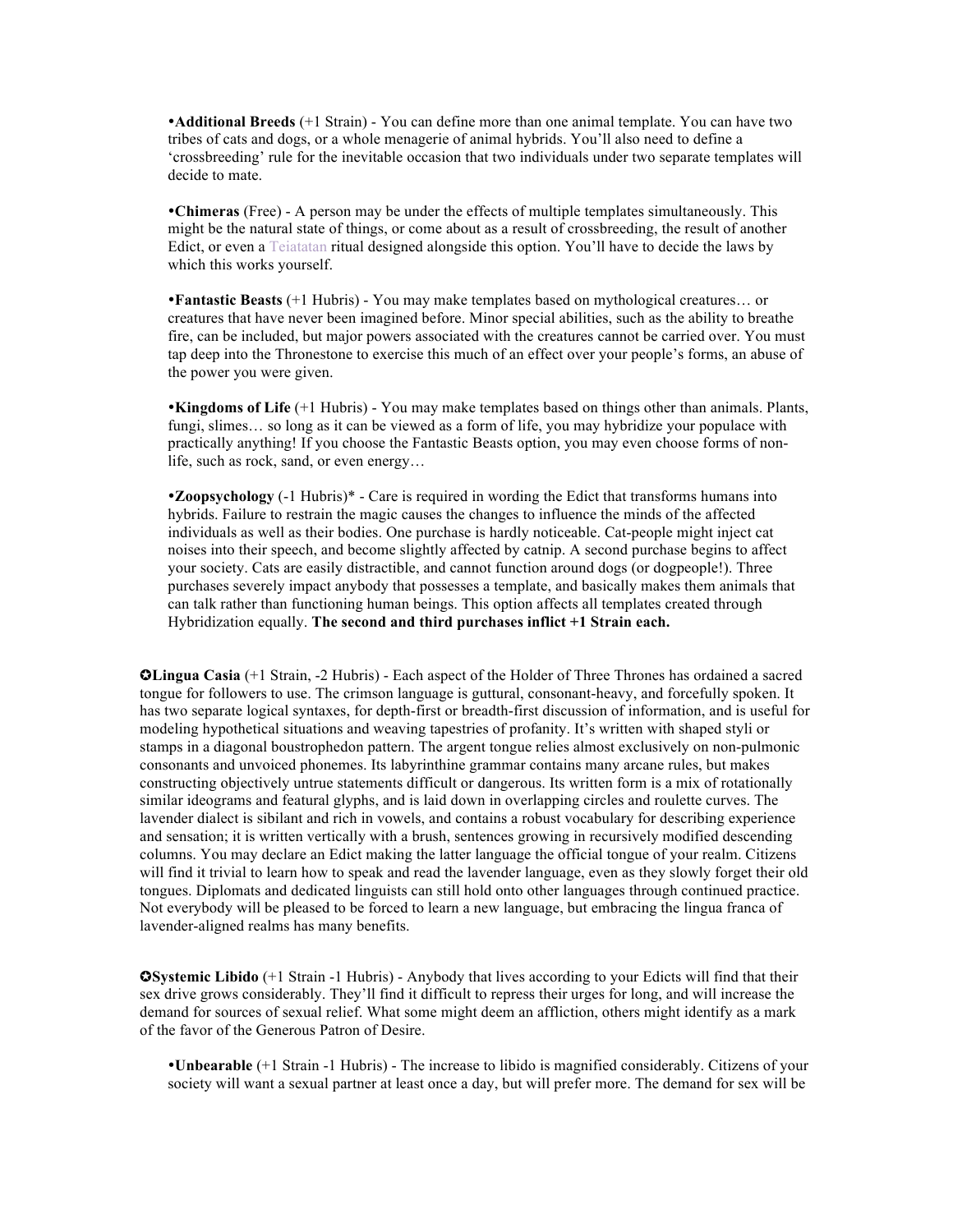so high that your society will begin to revolve around it as much as it tries to satisfy the need for food and shelter. While this may be a burden, this is also a state met by the approval of Teiatat-in-Lavender.

**Integrated** (-1 Hubris) - Many taboos and unwritten rules regarding sexual intercourse can be abolished. Should you will it, sex will no longer be seen as something that needs to take place behind closed doors. New businesses and forms of entertainment will spring up to cater to the newly liberated desires of the populace.

**Cultural Kink** (+1 Strain -1 Hubris) - You can declare a set or sets of fetishistic behavior as social norm and, with the power of an Edict, make it so. This, of course, will probably have a profound effect on social interaction and even daily life. Then again, perhaps such an impact is exactly the effect you want to see…

**QRole Redefinition**  $( +1 \text{ strain})$  - No aspect of society is beyond the power of your Edicts to change, even something as fundamental as gender roles. You may redefine what it means to be male or female, dictating what constitutes permissible behavior, the role they serve in the greater society, and other day-to-day details such as expected interests and associated clothing styles.

**Biological Rebasis** (+1 Strain) - The biology associated with gender can also be changed. Yes, you can rework sexual characteristics, but you can also change such things such as muscle mass, average height, adipose deposition, or other traits that a given gender is expected to exhibit. You aren't just changing what the affected genders are expected to do; you're changing what they're expected to *be*.

**•Sexual Renumeration** (+1 Strain) - You may decide that two is not a satisfactory number of gender categories, whether too high to too low, and may opt to diverge from the binary. If you decide there should be more than one gender, you'll need to provide both roles to fill and methods to distinguish each gender from the others, even if completely arbitrary. Of course, with the power you were given, what isn't an arbitrary distinction for you?

**Redesigned Matrimony** (Free) - You may introduce a new ritual for binding lovers together into officially recognized relationships. Additionally, you may redefine the roles each member is expected to serve in the relationship. You may tweak an existing pair-bonding ritual, or design an entirely new one, perhaps to reflect the changes you've made to existing roles. Married individuals might be expected to behave differently than unattached individuals. You may also choose what symbols, if any, married individuals are expected to use to display their status, whether specific forms of jewelry or radically different clothing or something else entirely.

**Unequal Standing** (+1 Strain) - Assign definite social ranks to each gender. This may be a static hierarchy, or may change with time, location, or circumstance. If you've decided to define additional gender roles, you may even choose to set up complicated webs of social dominance and submission. Being expected to defer to others, even in limited circumstances, seldom sits well with the subordinates for long… or at least without some kind of compensation.

**QAssimilation** (+1 Strain) - Immigrants, and travelers that spend a great deal of time in your realm, will face pressure to adapt to the system that you've set up. Socially, of course, they will meet the expectation that they assume an appropriate role. Once your society has stabilized, that would occur naturally. This Edict adds additional pressure to conform, not only in action but also in body. Affected individuals will find themselves slowly changing to become a part of the civilization you've built. It may be along the path of least resistance, to match the social and physical templates they resemble the most, or a more remarkable change as they embrace the role that allows them to satisfy their desires the best. It's all up to the individuals in question.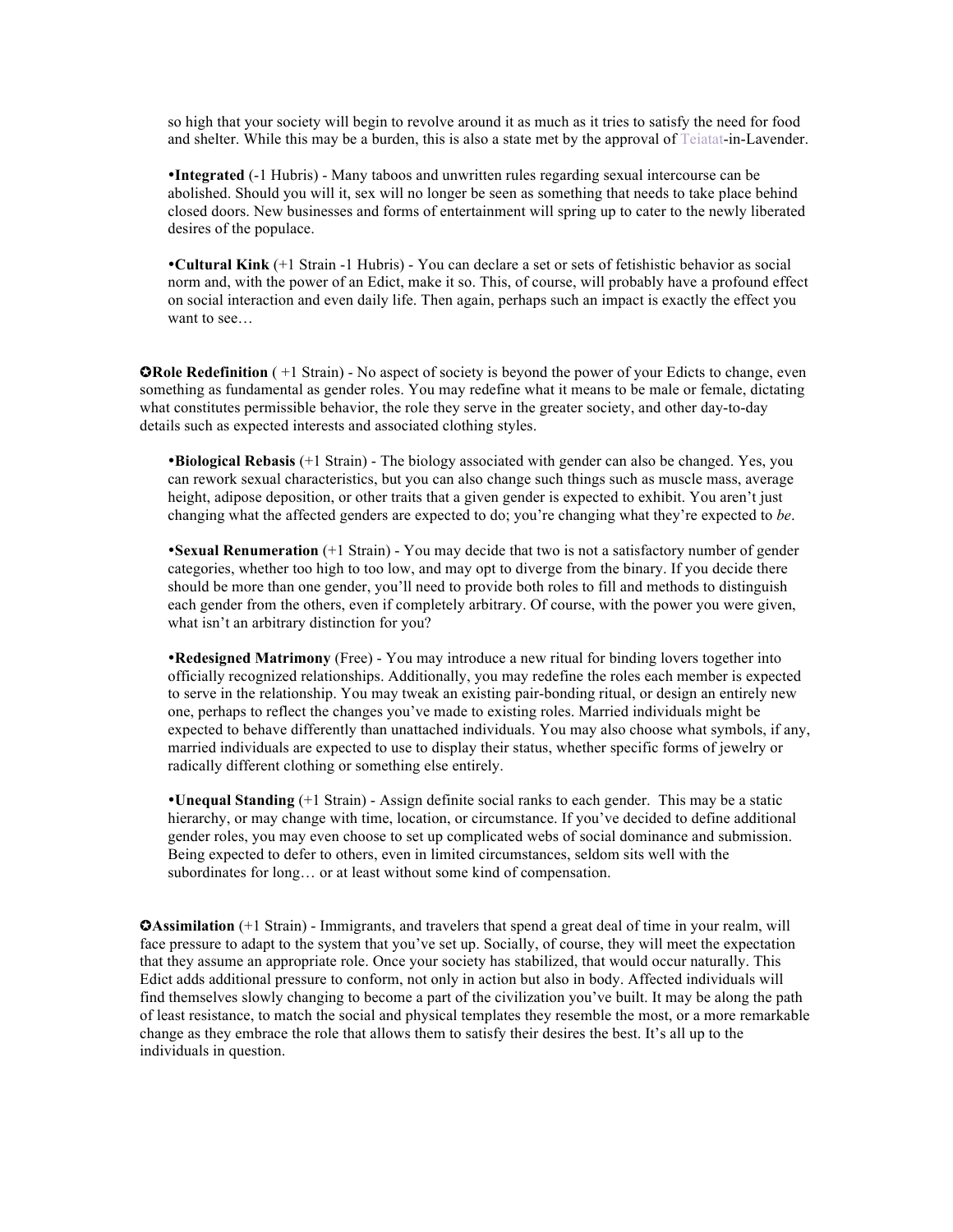✪**Tax Levy** (+3 Strain, +1 Treasure)\* - Most forms of government impose some form of taxation, whether officially or indirectly. Of those, the most enduring are those that ask for only what they need and that their citizens are able to give. Such rationality is, perhaps unfortunately, not a restraint on the Thronestone's abilities. You may enshrine as sacred law a general rate of taxation, whether collected by solemn officials or simply seized by armed troopers. This gathered bounty may then be redistributed as you see fit, whether as public services or personal profit. Regardless of how you choose to spend it, the more you demand the less happy your citizens will be to give. **Gain +1 Strain additively with each additional purchase beyond the first.**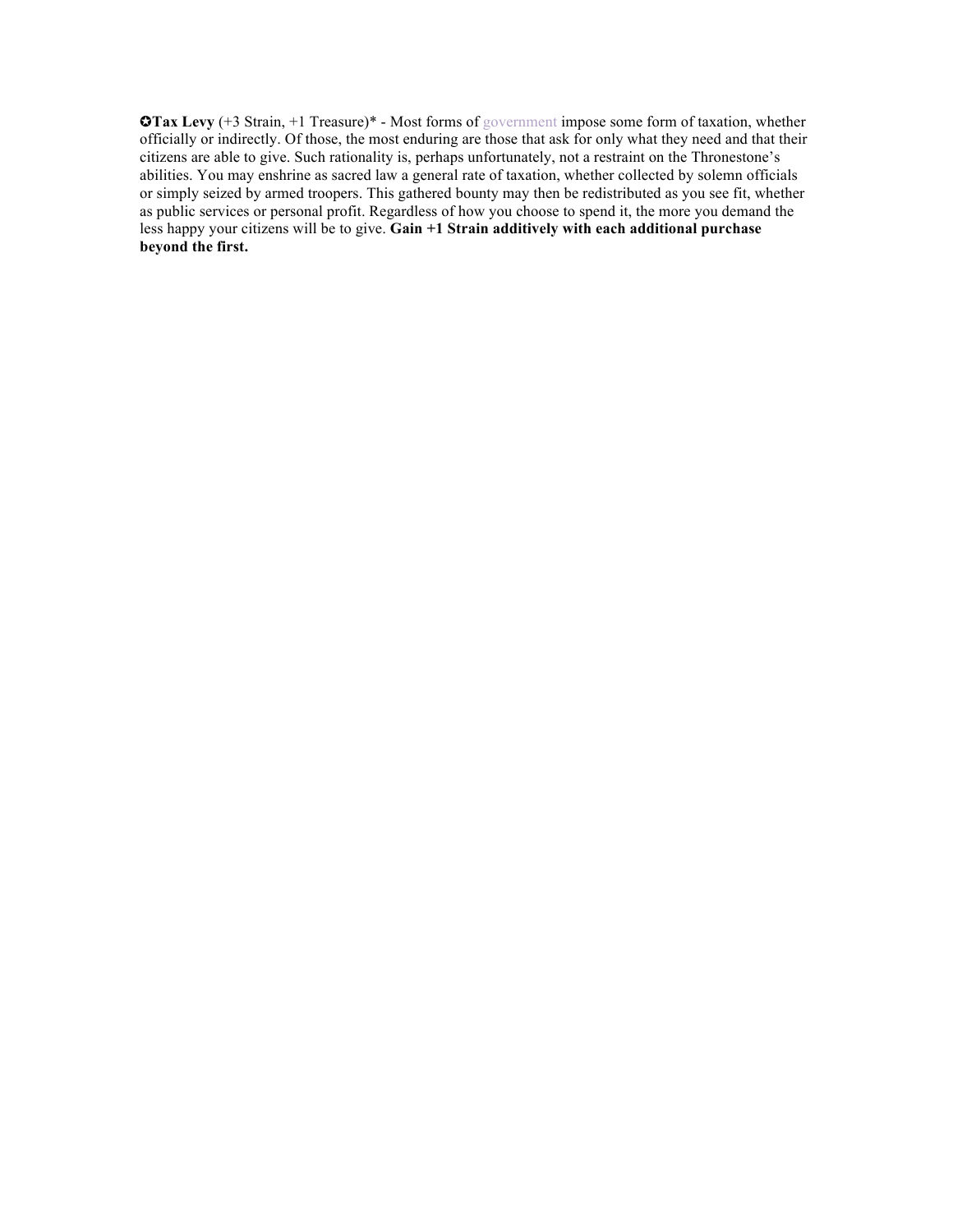## v**Societal Constitution**

Your Edicts have the power to reshape how your society will function. How will you employ the power you were given?

✪**Reformed Etiquette** (Free, **or** -1 Hubris) -Many cultures have protocols for social interaction, such as shaking hands or bowing as forms of greeting. You may prescribe your own rituals of this sort, simple or complex, universal or based on criteria, whatever fits with your society best. Then again, this is a perfect opportunity to add a lavender bent to even this facet of your budding culture. Perhaps women must press breasts in lieu of handshakes, or individuals must offer to sexually service social superiors of compatible gender? The proper forms of address, the proper way to meet and depart, table manners, who must hold doors for whom… no matter how insignificant, you may redefine what it means to be polite in your society.

✪**Neotraditional Dress** (Free) - Redefining what constitutes acceptable clothing is a feat easily performed by the Thronestone. You could be as specific as you like, from defining the general character of the attire your society will embrace to going so far as to regulating a standard uniform to be worn every day. Clothing can come in practically infinite variety, but styles recognizable as part of a culture's sartorial canon share a few core traits amongst themselves. What describes the sort of apparel do you wish your average citizen to wear? Note that the choices you make elsewhere regarding clothing, such as what particular social groups should wear, should conform to the descriptors you pick here. **Choose one or two traits from the following list.**

**Pragmatic** (-1 Strain) - Apparel that is simple, rugged, easy to make, and easy to wear. The attire of your citizenry won't catch many eyes, but a societal fondness for sensible clothing makes life easier for your people.

**Quality** (-3 Strain, -1 Treasure) - The clothing your people wear is typically of high quality. Even the lowliest citizens wear fine clothes that are pleasant to the touch and pleasing to the eye. Clothing that needs to be rugged such as worker's garb benefits as well, being made from highly durable material that is aesthetically satisfying. Providing such quality attire to your citizens is a strain on the economy, and you'll have to compensate somehow, but surely universally appealing apparel is worth the cost?

**Daring** (-1 Hubris) - Your people's dress tends be somewhat… suggestive. Skirts are cut higher, pants are tighter in the crotch, torsowear takes steps to accentuate the wearers breasts and/or musculature. Clothing that doesn't show a lot of skin hints at the wearer's body in other ways. Implementing rules making clothing more sexy leads to more sexy thoughts leads to more sexy action, all of which are pleasing to the Generous Patron.

**Wanton** (+1 Strain, -2 Hubris) - This sort of apparel isn't designed to cover, but to entice. Articles intended to cover genitalia and other sexual characteristics are minimalistic if present at all. Anything else that's worn is to entice, and to draw the eye to the wearer's more alluring anatomy. This attire isn't about sex appeal; it's simply an appeal for sex. Even once your citizens get used to new paradigm, there are downsides to salacious everyday wear. On the other hand, the pervasive sexuality marks your territory as part of the domain of Teiatat-in-Lavender.

**Devotional** (-3 Hubris -1 Treasure) - Your citizen's attire incorporates accessories and iconography referencing the Holder of the Lavender Throne. There's a whole library of symbols and themes that are associated with Teiatat-in-Lavender, giving you a lot of leeway in design. More importantly, though, it's a constant reminder of the influence of the Generous Patron of Desire. Your people, and you, will not forget who owns the Earth. Nothing less than the best is sufficient in crafting the devotional symbols of the Holder; you'll have to secure a supply of materials suitable for use.

✪**Lavender Sect** (Free) - This Edict requires no investment from the Thronestone. Rather, not pronouncing it requires you to restrain the Thronestone's natural tendencies. This Edict sanctifies the lands and all those who dwell within to Teiatat in the Lavender Regalia. You'll have to devise a body of ritual and liturgy so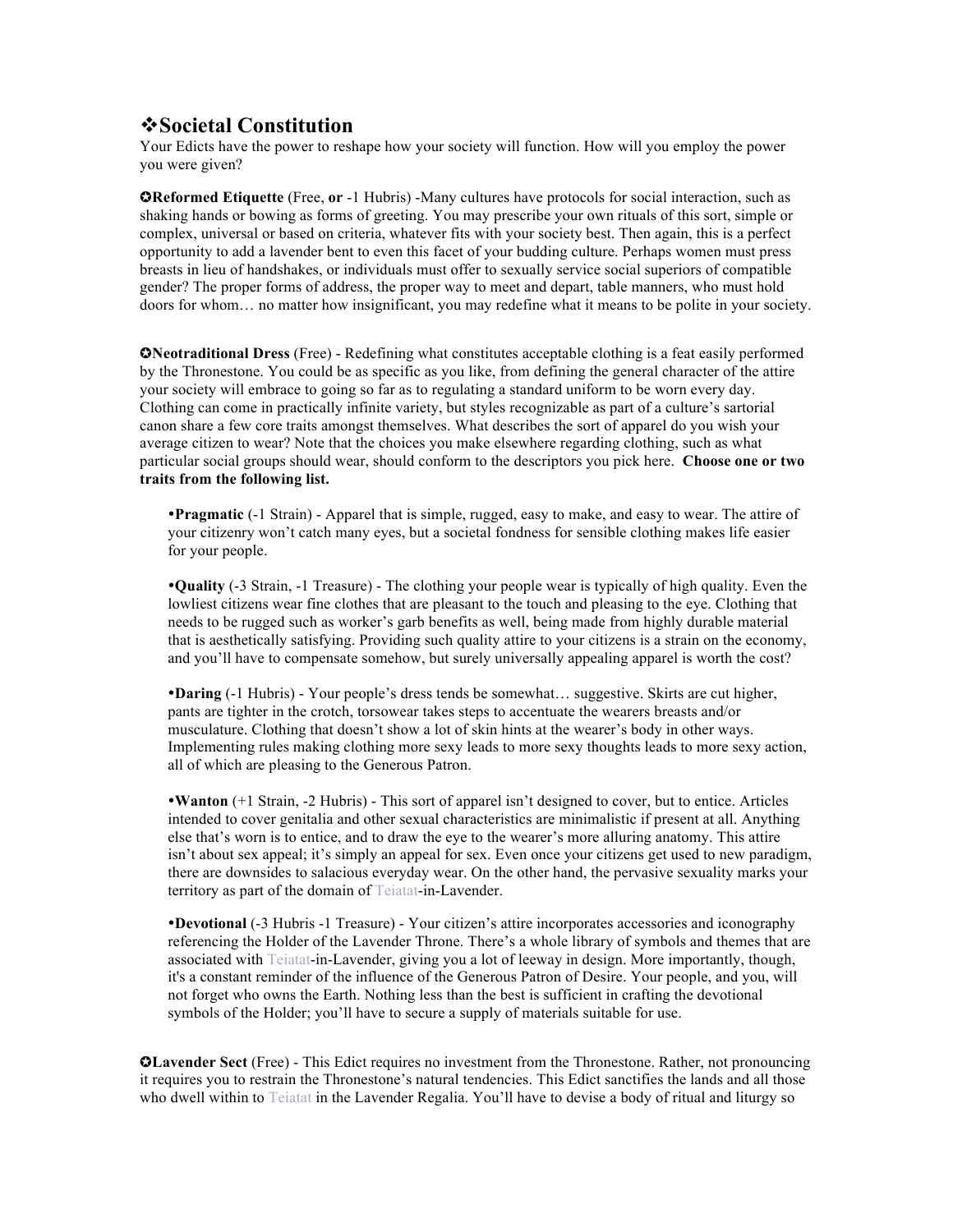that your people may properly show their devotion to the Generous Patron of Desire. There's only so much time in a day, through. While every major branch of the Lavender cult will feature most or all of the elements below to a certain extent, you may choose facets to emphasize and effect how they impact your society

**Shrines** (-1 Strain, -1 Hubris) - Peppered throughout your realm, in small buildings in towns and cities, along roads, in places of geomantic power, and even in many homes, these alcoves set with devotional icons and tools provide convenient places of worship. Depending on the rituals you've codified, these shrines may be filled with prayer strips and incense burners, or pornographic triptychs and sex toys, or anything in between. The convenience these ubiquitous shrines provide keep your people mindful of who holds lordship over the Earth, and the constant rituals please your benefactor. **Exclusive: Sanctuary** 

**Temples** (-2 Hubris) - Communal structures allow your people to come together to give thanks to the Generous Patron of Desire. Typically, one is large enough to service a town, while in cities multiple will share the load, often becoming central loci of neighborhoods. The design and interior layout depend on the nature and requirements of the services they offer. They could be open halls for mass worship, collections of chambers for sacred prostitutes, or whatever facilities best suit the liturgical rites you've laid down. **Exclusive: Sanctuary**

**Cathedrals** (-4 Hubris, -1 Treasure) - These massive structures or complexes are the fulcrums of Teiatat's influence in your realm. They provide support for every ritual you've canonized, in both quantity and quality to boot. While lesser structures might exist in your realm, they're given comparatively little support by the religious body. Many of the faithful will choose to embark on pilgrimages to these centers of worship in order fully experience the rites of the faith. And such rites they are, as no expense will be spared to make these places beacons of ongoing ecstasy. **Exclusive: Sanctuary**

**Daily Prayers** (-1 Strain) - The sect you design requires only minimal time investment from its members, such as reciting a sutra or engaging in a masturbatory session at certain times of the day. This may be dressed up in various ways, such as incense or specially crafted implements, but in the end you could ask for much more from them… which is why it leaves your benefactor and the Emissary unimpressed. **Exclusive: Ritual**

**Periodic Rites** (-1 Hubris) - Your people are asked to set aside time for the reverence of the Generous Patron of Desires. This may be for group services, or individual worship, but anywhere from two to eight hours a week should be devoted toward the Holder of the Lavender throne, whether in contemplation or copulation. **Exclusive: Ritual**

**Constant Supplication** (+1 Strain, -2 Hubris) - The worship of Teiatat-in-Lavender consumes almost every facet of your society. Rituals large and small are performed before meals, to seal business contracts, in thanks of good fortune, and periodically, whether daily, weekly, or monthly, depending on the ritual. While many of these rites are simply standard procedures given extra dressing, your people spend between twelve and twenty-four hours each week in dedicated worship of the Holder, who appreciates such devotion greatly. **Exclusive: Ritual**

**Tithes** (+3 Strain, +1 Treasure) - Some religious sects request that members contribute a portion of their income to certain ends, whether to charity, to support certain members of the group, or to the upkeep of sacred establishments. If you incorporate a similar tenant in the canon of your sect you could secure a not inconsiderable source of income. These resources should be dedicated to some aspect of your sect's purview, but depending on how broadly your branch of the lavender cult influences society, you could spend this windfall on conceivably anything.

**Festivals** (-2 Strain, -1 Hubris, -1 Treasure) - Every society needs a few days of the year set aside for the express purpose of celebration. You could define a few holidays and leave your people to their own devices, but sponsoring these proceedings with the resources your realm could provide would make for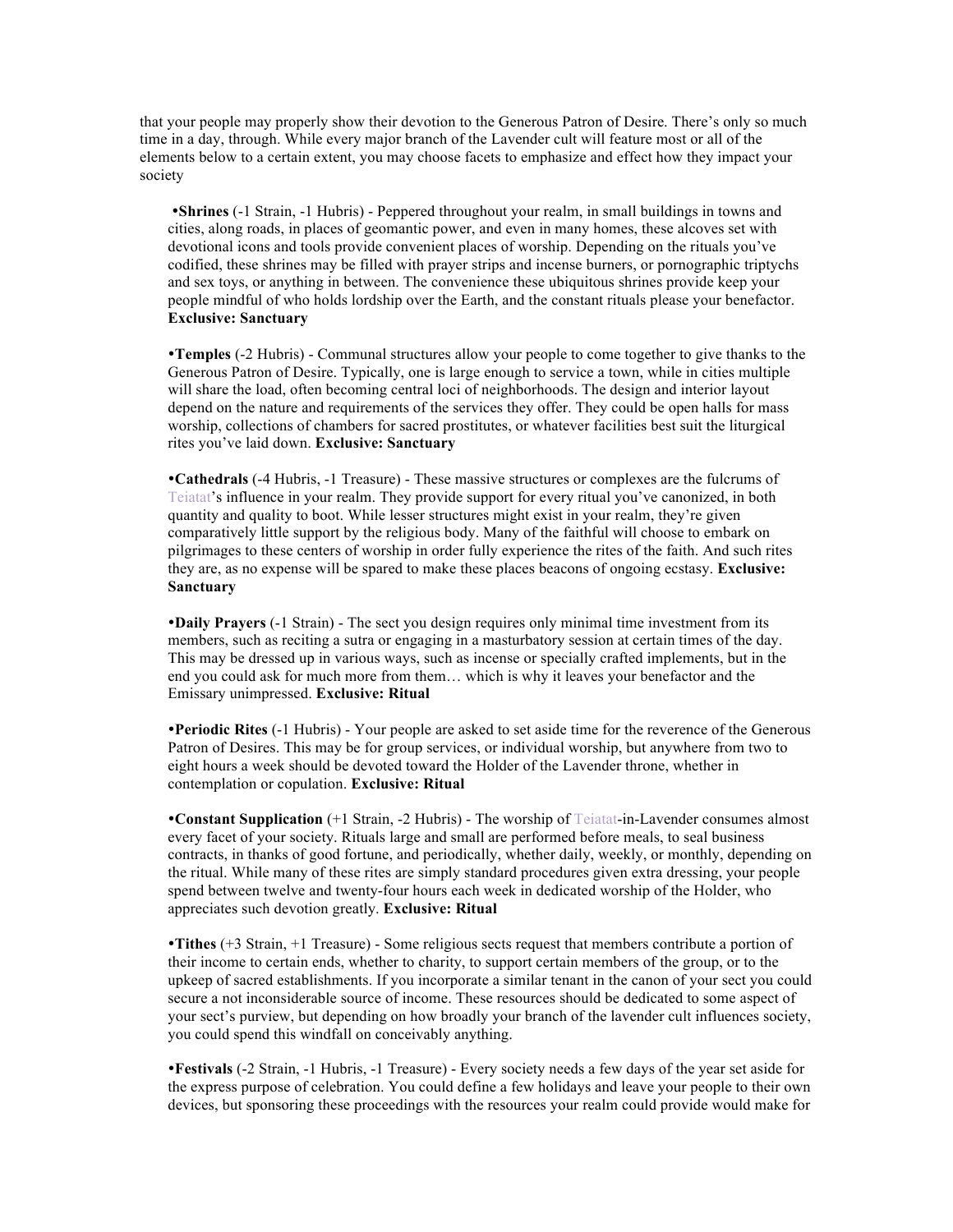truly epic scenes of revelry. Carnivals, massive parties, great, heaving orgies, whatever events you can concoct are all up for the making! All you need to do is find some way to foot the bill…

**Sanctified** (-1 Strain, +1 Hubris) - Setting aside a portion of your population as dedicated worshippers, whether chosen as volunteers, by lot, or by birth, is eminently possible through some combination of other Edicts. This Edict is unique as it draws from the fervor of your citizenship to empower a subset of your people with holy powers of their own. Their abilities will be attuned to the Lavender Throne, of course, and their exact nature depends on the mystic resonance of the liturgical canon you've laid down.

✪**Lavender Curriculum** (- 1 Hubris) - The education of your citizens is easy enough to overlook, but even this aspect of your society can be changed with an Edict. You may decide what should be taught in your realm's educational facilities, and how it should be taught. Given the source of your authority, the curriculum you design may be preoccupied with, or totally devoted to, prurient subject matter, a scholastic system designed to produce graduates skilled in the arts of lovemaking in a fashion appropriate to the ideals of your society. This conflicts with the purpose of education, to instill necessary life skills into the minds of students, but the Thronestone can be used to resolve this tension. By linking the epistemology of the desired skillset and the necessary skillset, an abstract process yet still within the power of an Edict, students acquire proficiency in the latter by training in the former, allowing you to build a society of sexual virtuosos without compromising its ability to function.

**Caste System** (+2 Strain) - It is well within the power of an Edict to create strict divisions between social groups in your domain. The details are entirely up to you. This may be as simple tiers between peasants, tradesmen, and landowners, or a complex array of divisions between social functions. To define a caste, you need to describe a method by which an individual may enter the caste, whether by birth, by lot, by test, by fiat, or some combination of the above. Additionally, you need to decide the social role of the caste, the nature of any subcastes that may exist, how members interact with each other and members of other castes, and whether individuals may change caste later in life. Some potential caste types have a greater impact on the social fabric, and thus are discussed separately.

**Equal Pillars** (-1 Strain) - Such is the conceit of humanity that separation is often seen to imply inequality. An Edict stressing that all the Castes that make up your society were ordained through the power of Teiatat, and as such deserve equal respect, can improve the morale of your whole society, and creates interesting interactions. For example, if you have declared an official leadership caste, they will still operate as the coordinators of your realm but junior members of that caste must defer to the higher echelons of other castes' internal hierarchies.

**Caste Marks** (-1 Strain) - Defining certain marks associated with each caste, whether clothing style, certain colors or patterns, or specific symbols worn on clothes, jewelry, or as tattoos, is entirely possible without this option. This Edict's purpose is to make the symbols inescapable. A member of a particular caste finds it impossible to avoid wearing the defining marks, and to wear the marks of the other castes at all. Tattoos will appear on the skin as soon as membership is given, and clothing of an improper sort will degrade to scraps soon after it's put on. This magical effect will give your society a strong sense of order, where everybody has a place ordained for them.

**Caste Kinks** (-1 Hubris) - With an Edict you may weave the nature of particular sexual fetishes into the social fabric of one or more castes. This can have a profound change. For comparison, assume that old-world society was enmeshed with "consensual heterosexual sex" as a fetish and extrapolate from there how this affects what's considered 'normal' in affected castes. An Edict like this will please **Teiatat** 

**Caste Visage** (Free) - Some caste systems make the possession of certain physical traits criteria for membership into certain castes. For example, perhaps only tall people may become members of the noble caste. This option allows you to reverse this relationship for one or more castes. In the example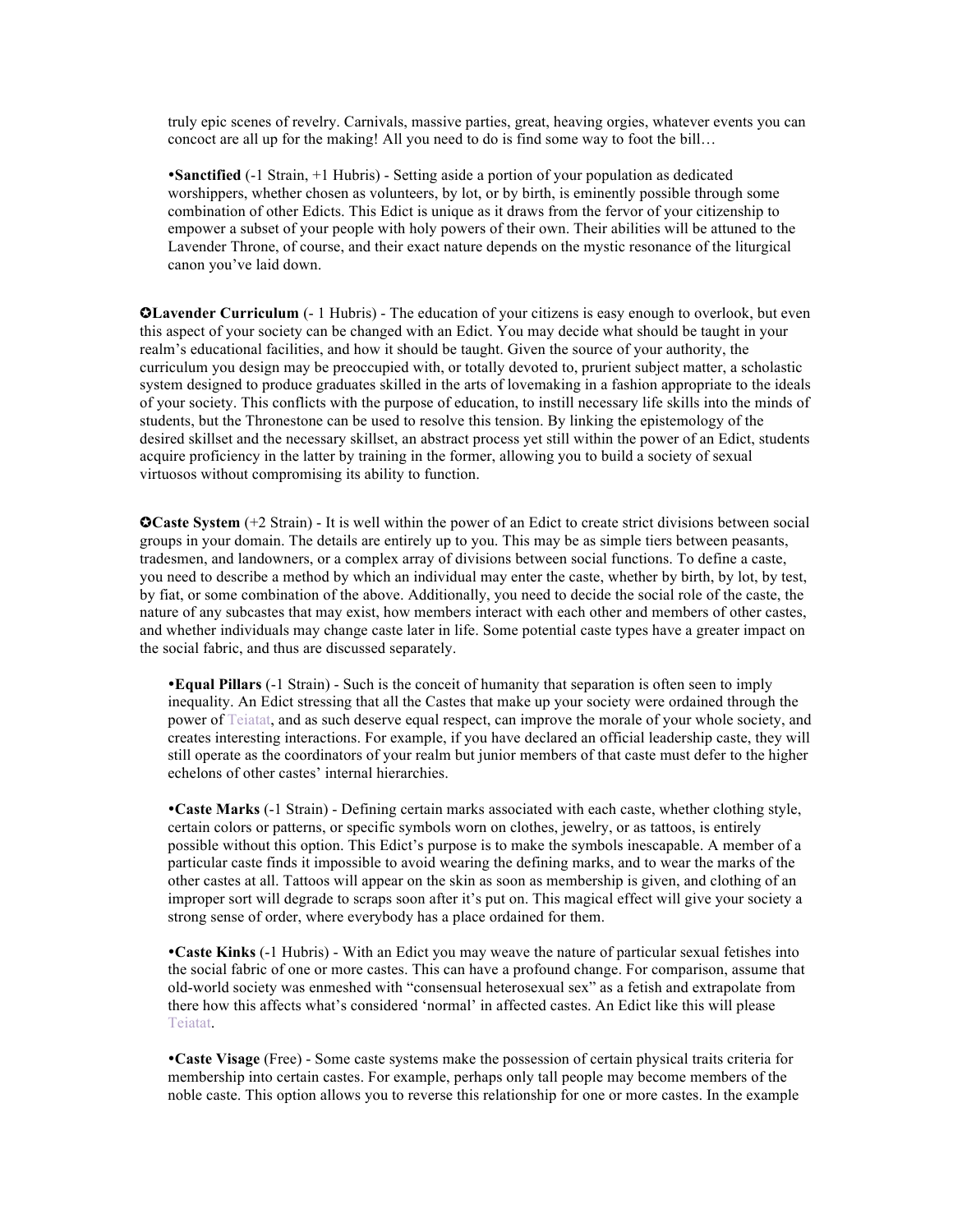case, everybody that becomes a noble grows until they're considered tall people. People possessing such traits naturally might be confused with members of the caste, or may be associated with certain stereotypes of that caste. **Requirement: Edicts appropriate for the desired changed must have already been taken.**

**Caste Compel** (-1 Strain) - It's one thing to prescribe a set of laws regarding one's place in society and the behaviors expected thereby, but as the definition grows more specific (and more influenced by Teiatat) the more difficult it will be to ensure your people follow the dictated course, especially at first. Wording the Edict to stress the necessity and importance of caste will make one's caste as natural as folding one thumb over the other. If it is a peasant's role to till the land of the nobles, then a member of the peasant caste will feel anxious and unfulfilled until they give in and find a noble to work for. From then on, they will feel happy and satisfied, at least by their choice of career.

**Nonexempt** (-1 Strain, -1 Hubris) - As a Crowned delegate of the Holder of the Lavender Throne, you are naturally assumed to be outside and above the caste system you have ordained for your lessers, or perhaps a member of the leadership caste if one exists. However, you may declare yourself a member of another caste. You will be subject to the societal expectations of that caste, which may impact your public image and ruling style. **Cannot choose a leadership caste if one or more exist.**

¤**Leadership Caste** (+1 Strain, -1 Hubris) - It is not uncommon for one social group in a society to govern the others. Canonizing this state of affairs through an Edict understandably adds systemic tension to your society and forces you to share at least some of your power, but provides a societal backbone and proves you're capable of employing the power of the Thronestone to constructive ends. Members of this caste may be deemed superior to others in general and given the right to make whatever demands they please, or might be cast in the role of hereditary bureaucrats and given the responsibility of ensuring your realm runs smoothly, limiting their overt power but making it far more pervasive. Perhaps you have an entirely different power structure in mind? **Requirement: Caste System**

**Unquestionable** (-1 Strain) - Delegating the authority given to you by the Generous Patron is a significant act, one that all members of your society should appreciate. This Edict will make an order given by a member of the leadership caste supernaturally compelling so long as it conforms to the bounds of both castes' defined remit, and the recipient is of inferior social rank. You're immune to this effect, of course, but you must be wary lest the leaders you raise over your people grow to abuse this power.

¤**Menial Caste** (+2 Strain, +1 Treasure) - Some castes are defined by specific tasks, functions, or roles that members are expected to be proficient in fulfilling. Others are defined simply by doing whatever the other castes need them to do at a given time. A menial caste consists of obligate servants at best, or more probably slaves. They perform tedious or laborious tasks to free other castes to perform their duties. Understandably, few members of such a caste will be happy with their lot. Still, the burden they shoulder will enrich your society as a whole, if not them personally. **Requirement: Caste System**

¤**Livestock Caste** (+1 Strain, -1 Hubris) - A caste whose benefit to society is not provided so much as extracted. What they may provide is limited by the biological capabilities of human beings, but the Thronestone gives you the power to redefine what it means to be human and nothing stops you from exploiting the effects of other Edicts. While other members of society may be capable of producing the same, the daily life of a member of this caste revolves around activities that maintain production of high volume and quality, which may require the support of other castes. Being relegated to the role of human livestock is understandably upsetting for many people, and even once the founding of your society is forgotten members of this caste might remain discontent. **Requirement: Caste System**

**Pampered** (-1 Strain) - …Unless you take efforts to make them happy as well as productive. This Edict requires that every member of this caste receive what might be considered preferential treatment in the name of quality production. Indeed, other castes may become envious of the lives of the livestock and may try to become members themselves! Putting livestock on a pedestal in this fashion might warp your society slightly, but such a change is pleasing to the Generous Patron.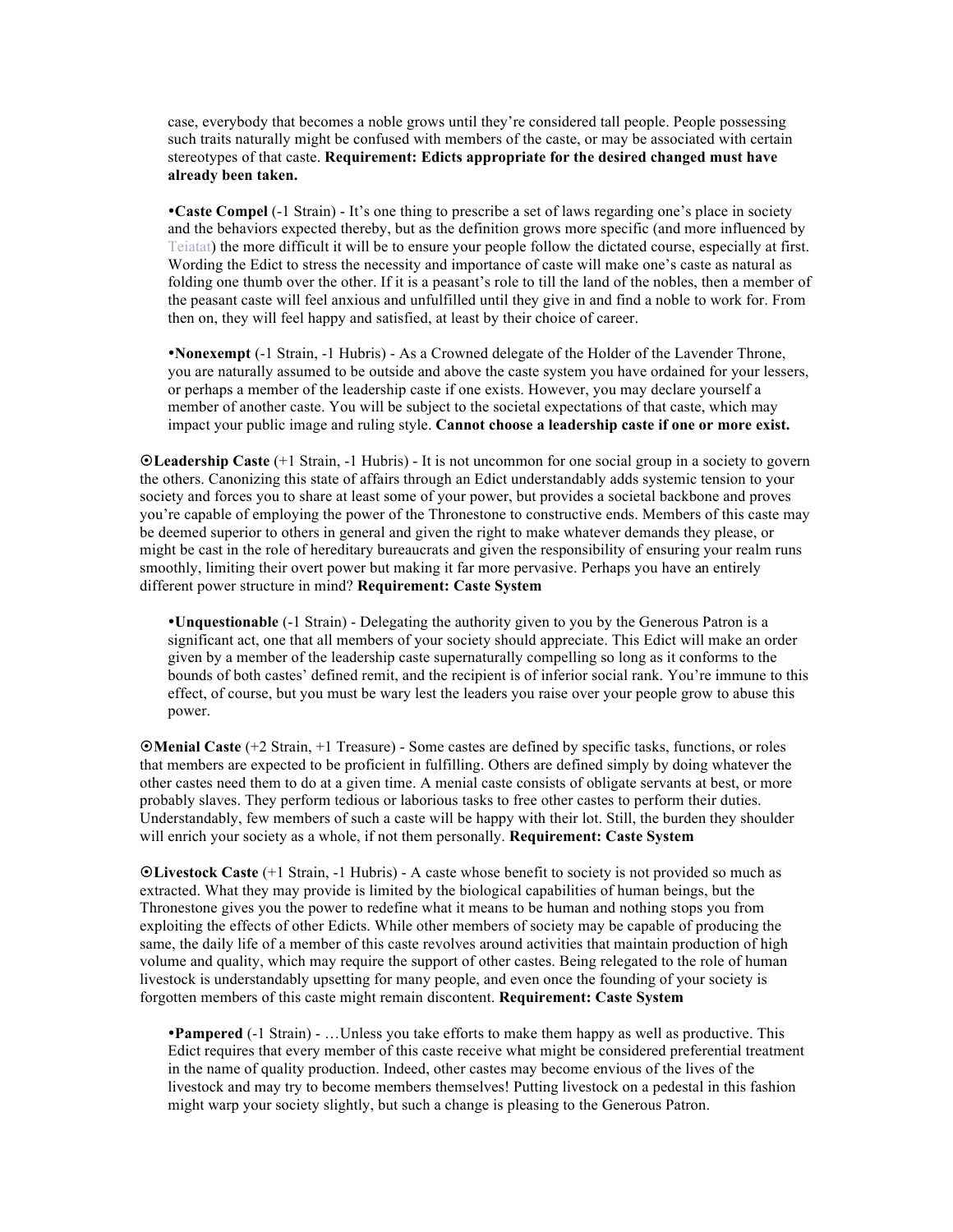**Valued** (+1 Hubris, +1 Treasure) - Through Edicts, the power of the Thronestone can be tapped and channeled into this caste and what they produce. Whatever you extract from them is of incredible, even supernal, high quality. Even something so simple as dairy becomes rapturously delicious, and immensely desirable. Alternatively, you may imbue their products with useful industrial or magical properties and increase their value thereby. Regardless, while your people will have comparatively easy access to such precious goods, your neighbors will not… unless you decide to engage in trade for prizes of equal worth! Exploiting the Thronestone for material gain in this manner may be an abuse of power, but you're already exploiting a whole section of your population… why not go all the way?

✪**Statutes of Law and Order** (free) - The Edicts empowered by the Thronestone transcend mortal law, but you may reach down and rewrite what is to been seen a criminal behavior in your realm. Most of what you'll put down will probably be mundane and common-sense… but you may make the legal system of your realm a work of devotion to your deity. There are four categories of law that you may consider: Civil law, which covers most mundane situations such as property or contract disputes, as well as keeping the peace. Sacred law deals with those who violate your Edicts and thus risk disrupting the pact that keeps your people safe. If you have established a Lavender Sect, the tenants and ordinances of that denomination are covered by that category. Lavender law covers crimes of passion and sex, such as rape and illicit couplings, and those of your Edicts concerned with purely sexual matters. Lavender Brides are exempt from these laws in your domain. Crimson Law covers acts of violence, such as assault and murder. Crimson Warmains are exempt from these laws in your domain. A fifth category exists, Argent law, but these statutes are beyond your power, enforced by the Emissary and the Sin-Eaters, who are exempt. In shaping the laws of your domain, you may select the character and degree of the punishment associated with breaking them. There will be a spectrum, of course, with the more heinous transgressions receiving more severe punishments. The punishment you select reflect how you, and thus your society, feel about the laws in question. **You may take up to four picks of the suboptions below, once for each category of law, and specifying a level of intensity for each pick. You are permitted to take duplicate picks. The cost for each suboption is multiplied by the level of the pick, rounding any fractions down.**

**Imprisonment** (Free) - A place will be prepared to incarcerate those who commit offences falling under the purview of this category of law. The level of intensity chosen will determine the typical duration and conditions of imprisonment. How long and endurable the imprisonment will be is entirely up to you, from short and pleasant to effectively permanent and/or unendurable. These prisons may be structured to punish or rehabilitate as you please. **Default punishment type, not associated with levels.**

**Levying of Fines** (+.5L Strain, +.5L Treasure) - Those who are caught breaking the law will pay their debt to society with currency or labor. Fines at the first level are minor, even the poorest of lawbreakers able to shoulder the burden of one indiscretion. The second level makes fines more significant, enough to make those considering committing offences balk. Fines of the fourth level are staggering, enough to ruin the fortunes of any who dare break the law for years. This money or labor, paid to victims or the state, will be put in the hands of those better suited to spend it. **May be taken at level 1, 2, or 4.**

**Marked** (-1L Strain) - The price of breaking the law is a mark. This mark is no ordinary symbol, it's a mystic brand that indicates one's status as lawbreakser, indelible by mortal means. Even fate conspires to reveal this mark if the bearer attempts to hide it. The duration the mark lasts, and the consequences of bearing it, determine the intensity for bearing it. The most bearable form of punishment is leaving the mark to be just that, a brand of shame visible to all that one has committed a crime. The social backlash might be punishment enough, but those that threaten the Thronestone Pact by disrupting the society that sustains it might deserve more than censure by their peers. Durations of months, years, or even a lifetime could dissuade further lawbreakers, but the true power of the mark is its capacity to exempt the bearer from many protections of the Pact. Lawbreakers might be allowed to remain in your cities, or might be cast out into the cruel wilderness until it fades, if it ever will. The most cruel punishments not only cast them out of your society, but forever cut them off from any Thronestone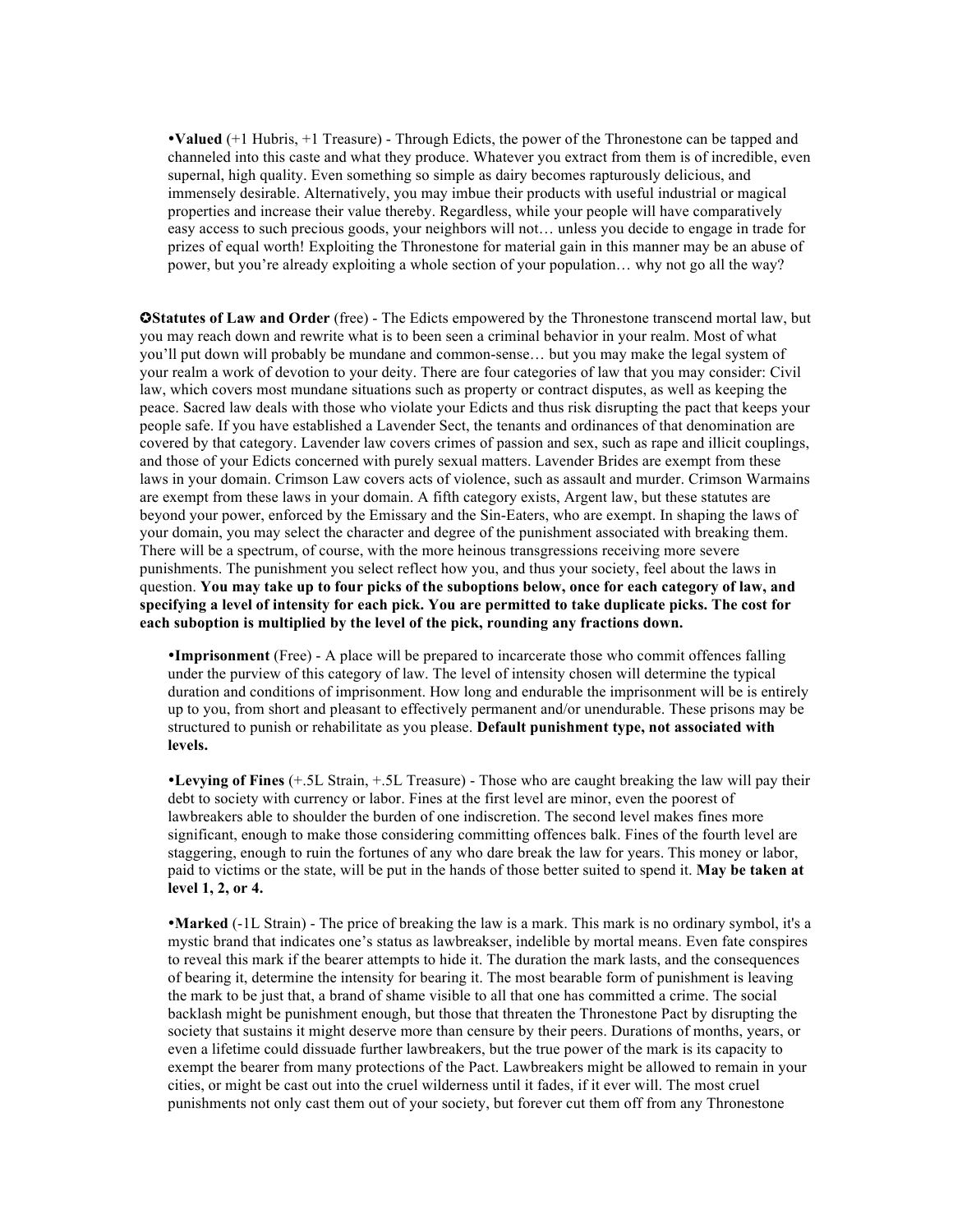Pact, forcing them to seek alternate means of protection in the changed Earth. **May be taken at level 1, 2 , or 3.** 

**Sacrifice** (-1L Hubris) - Those who defile the law will make their amends to Teiatat-in-Lavender. The form this punishment takes is highly variable, but all forms involve some sort of penance paid to the Holder of the Lavender Throne. The mildest forms include service as temple prostitutes; more intense versions might be a longer duration, or mystical compulsion to perform as such. Some other examples are alteration of the perpetrator's body or even mind to better suit the ideals of Teiatat as expressed by the Edicts of the Crowned. At the upper end of this spectrum, the criminal's body is entirely reformatted, and their mind cored out to create sexualized husks of their former selves. The most intense form this punishment can take is the sole example in the fourth tier: At the top of an altar etched with a mandala of runes and symbols, a small ritual of condemnation is uttered and the criminal simply disappears into a lavender hole in the fabric of reality. Where they go is a mystery except to those versed in the lavender lore. **May be taken at level 1, 2, 3, or 4.**

**OOrgone Subsidization** (+2 Hubris) - While the Thronestone is capable of astounding magical feats, its power is ultimately of a passive and subtle sort. Though it may be dedicated to maintaining your realm, you might be able to harness it in a more overt fashion. Sorcerers, magicians, psychics, any sort of magicworker needs to tap into the cosmic power of the higher planes to perform their particular feats. Gathering that cosmic energy is difficult. Even the proximity and metaphysical weight of the Holder does not make the task much easier, serving more to heavily flavor the way magic is gathered and employed. However, a carefully-worded, open-ended Edict can cause the Thronestone to hemorrhage a fraction of the power contained within, not into any physical region, but into the fabric of your society. This power can be exploited by any witches, wizards, or whatever magic-users decide to live by the strictures of your Edicts. The ability and knowledge to use the cosmic energy you provide is a rare thing, however, unless you also exploit the lore within the Thronestone and disseminate it to the people.

¤**Lore of Stone and Rune** (+1 Hubris) - Tap the knowledge of the Thronestone and master the ways of form and force. Students of this lore use a mystic language as a tool to turn structures into natural collectors of mystic power, the specific runes they select determine how this power is put to use. Some increase the strength of the medium they're carved into; others allow the medium to ignore the effects of gravity. Practically any property inherent to the structure can be modified. Due to metaphysical constraints, these runes work best when carved into one of several varieties of stone. **Requirement: Orgone Subsidization**

**Leyline Manaducts** (-4 Strain, -1 Treasure) - Certain runes can turn the structures they're carved into accumulators, channels, or distributors of cosmic power. By tapping into and enhancing the natural network of mystic leylines that crisscross the planet, you can provide enough cosmic energy to support a magi-technological infrastructure! Such a feat requires high-quality stone in vast quantities, and the runes themselves need to be inlaid with rare and precious materials. It won't be cheap, but it just might be worth it!

**Anchor Monoliths** (-3 Hubris, -1 Treasure) - You can order the construction of massive stone slabs, obelisks, statues, whatever form you desire, and spread them throughout your territory. Built using the principles of Stone and Rune, they are nearly indestructible and covered with runes. Many of the runes in question, given to you by the Emissary, are subtly but profoundly different than those typically employed by masters of the lore. Most of them are related to the reception of broadcasted energy, but from where and for what purpose is uncertain. Still, you were assured that doing so will please your Deity, so why question it too deeply?

¤**Lore of Flame and Crucible** (+1 Hubris) - Tap the knowledge of the Thronestone and master the ways of energy and transmutation. Students of this lore use precisely calibrated alloys of metals both natural and exotic to control and change energies of all kinds, and through them, matter as well. At its most basic, this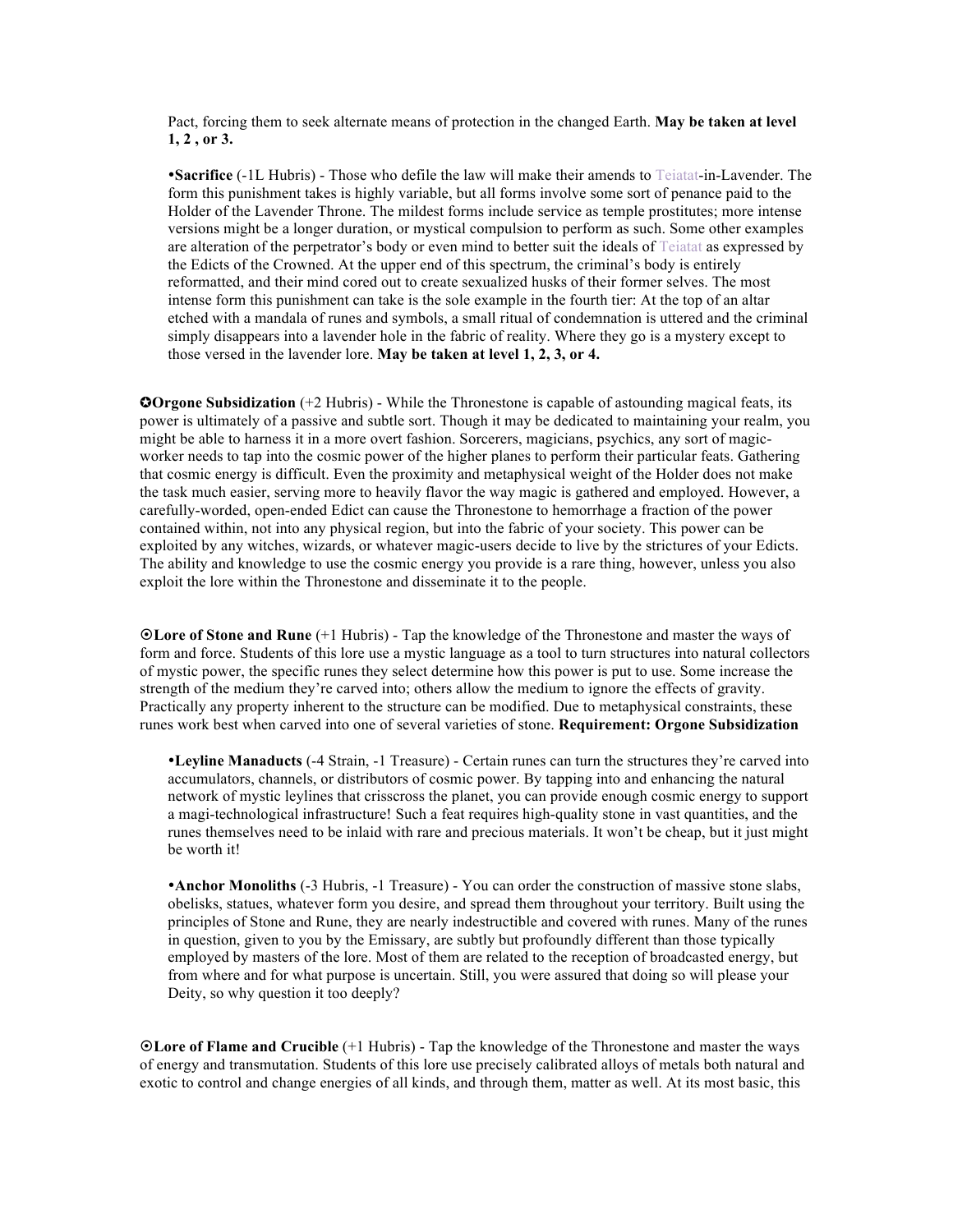art can create staves and wands that emit bursts of energy at foes, but more refined use of this art can revolutionize industries of all kinds! **Requirement: Orgone Subsidization**

**Luxury-Industrial Complex** (-4 Strain, -1 Treasure) - Leveraging the lore to its fullest extent allows you to secure an almost limitless supply of any mundane material, and even some of the more exotic ones. Setting up the infrastructure necessary to support this process is quite expensive, with additional ongoing maintenance and material costs measured in the exotic goods necessary to keep the transmutations going. Once put into motion, this infrastructure will see that your people will have access to whatever material goods they could desire.

**Induction Altars** (-3 Hubris, -1 Treasure) - One of the most esoteric secrets of the Lore of Flame and Crucible is the transformation of the energy of the World of Elements into the cosmic power that underpin the higher planes. The complicated machines run input power, whether electrical, mechanical, thermal, or something else, through arcane subsystems to accomplish this feat. The resultant cosmic energy is run through reinforced conductors to the transmitter array at the top of the altar and… disappears. This expensive infrastructure transfers the power it creates directly to the Holder of Three Thrones, who is grateful for your offering.

¤**Lore of Waters and Life** (+1 Hubris) - Tap the knowledge of the Thronestone and master the ways of medicine and flesh. Students of this lore use tools of living wood to diagnose and treat maladies, and create elixirs with a variety of effects for the consumer. Illness and infirmity will become but a memory, and the more imaginative applications of this lore will allow your people to improve their lives in a variety of ways. **Requirement: Orgone Subsidization**

**Heart Mirror Formula** (-4 Strain, -1 Treasure) - Potions and procedures can produce an infinite variety of effects, but they are all merely steps toward the ultimate goal: the perfect body. There exists a formula that can realize this form, without flaw, without disease, beautiful in the wearer's perfected eyes, but it does not come without cost. Creating this formula in supply enough to reward deserving citizens will come at ruinous expense, but will realize the dreams of many. You may provide the standard formula, or may use the Thronestone to bless each batch to keep the effects within the boundaries established by your Edicts.

**Lavender Blight** (-3 Hubris, -1 Treasure) - The Lore of Waters and Life can cure disease, it can also create it. This particular affliction is unique in that it is directly linked to the will of Teiatat-in-Lavender, an offering to your benefactor. Mortal micro-organisms cannot bear the power of the Holder for long, and must constantly be created by the master of this lore and spread to your population via elixir or airborne vapors. The blight has several noticeable, but benign, effects on those infected. Symptoms include change of the color of the iris or some or all of hair or skin color to a shade of purple, increase to the size of sexual characteristics, redistribution of adipose deposition, heightened libido, and if you have pronounced Edicts supporting them, transformation to other forms or genders. Due to the constraints on this disease, it will never spread far outside of your territory, but it will allow the Generous Patron of Desires a hand in shaping your population, and any visitors. Your benefactor will respect the intentions you have for your citizens, of course. They'll simply become appealing to the eye of the Holder, as well.

¤**Lore of Wind and Whispers** (+1 Hubris) - Tap the knowledge of the Thronestone and master the ways of thought and truth. Students of this lore use are able to perceive and influence the world through willpower alone. Some can lift great weights or perform exacting work with the power of their minds, while others can listen to the thoughts of others and imprison them in constructs of crystal and glass like echoes in a conch shell. Some can even enhance the art with divinatory rituals and pull knowledge from thin air. Properly employed, this art can bring great benefit to society. **Requirement: Orgone Subsidization**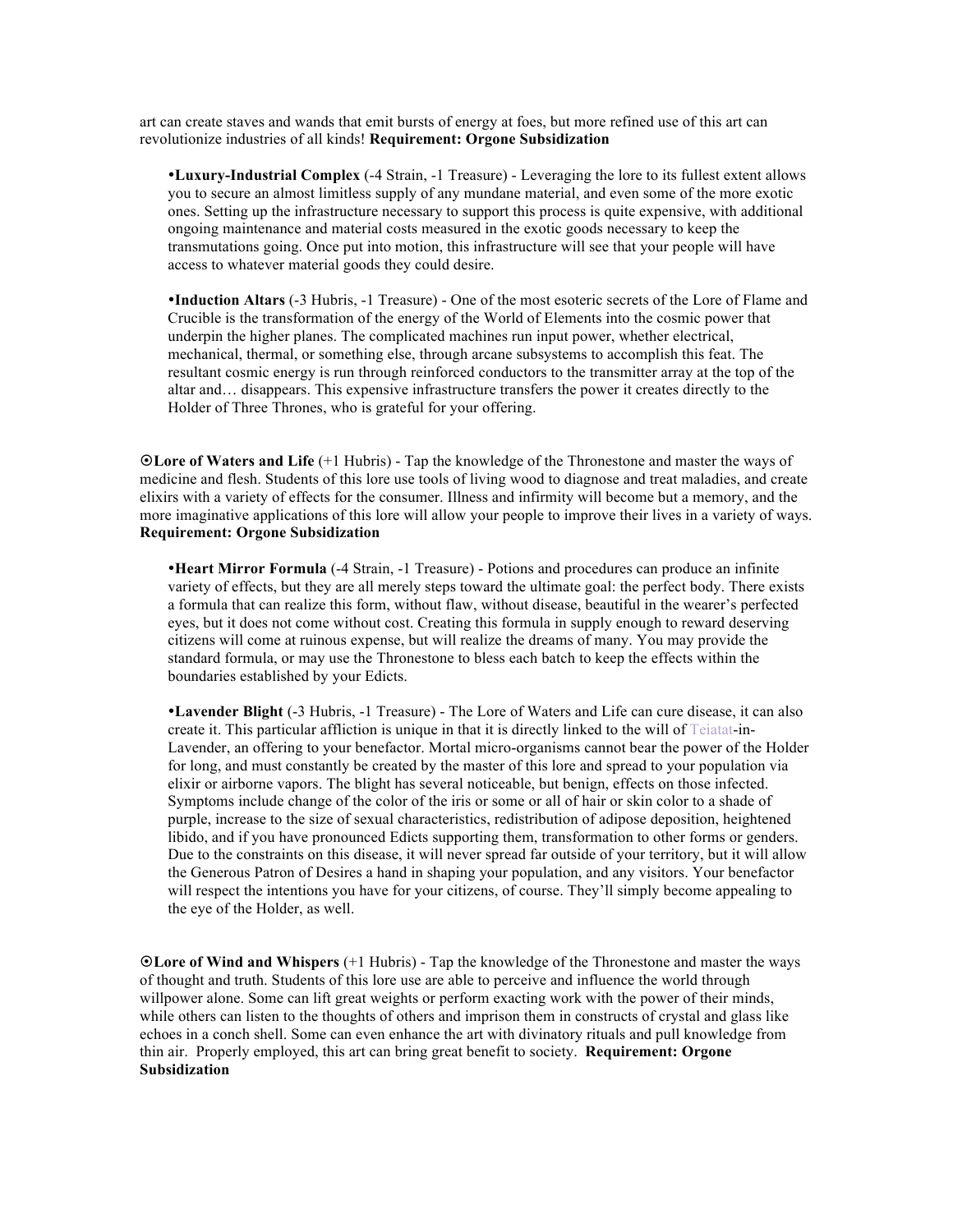**Echobreeze Backbone** (-4 Strain, -1 Treasure) - Distributing man-sized crystalline nodes throughout major settlements provides access points for an information storage and retrieval system without peer. Nodes can be interacted with directly via mounted panels, or remotely through portable crystal tablets of varying size. Of course, 'information' can include things like business transactions, entertainment, or public broadcasts. This might sound a lot like the Internet of the old world, and it is, save that it's far more powerful, secure, and not currently inhabited by a massive and vicious data geist.

**Holder's Breath** (-3 Hubris, -1 Treasure) - These specially made waist-high purple crystals are directly attuned to the Holder of the Lavender Throne. Wise masters of the Lore of Wind and Whispers know not to access them directly through their art. Merely being in their proximity exposes one to their effects. Salacious ideas begin to intrude on one's thoughts, impulses to perform certain acts, or lewd modifications to actions already being contemplated. Nothing against the social norms you're attempting to impose, if anything these intrusive ideas work to support your vision, both directly and obliquely. Those affected will simply be encouraged to embrace your ideals to the absolute fullest extent over time, even if it should interfere with the actual functioning of your society.

**OInfrastructure Banishment** (+1 Strain, -1 Hubris)\* - As a form of sacrifice to your benefactor, you may lay sanctions against certain key aspects of technological development. The cursed technologies become unstable in your territory, malfunctioning when in use and steadily degrading into slag when not. The strength of the curse affects the level of technology your people are able to maintain in your realm. One purchase does away with computers and transistors, the second purchase eliminates internal combustion engines and electrical power grids, the third curses even steam power. Declaring, nay, inflicting this Edict on your realm will have massive repercussions for your citizens, but such a sacrifice will not go unnoticed. **May be purchased up to three times**

**Militant Sanction** (+1 Strain, -1 Hubris) - A special, additional curse, you may specifically ban advanced military technology, 'advanced' being defined to include firearms and anything that came afterward. Electronics fail, mechanisms jam, even gunpowder is rendered inert, or dangerously, even hostilely volatile. This affects everything borne by your citizens, and everything brought into your borders. Unprepared invaders would start off on the back foot, but the change to military doctrine will have repercussions.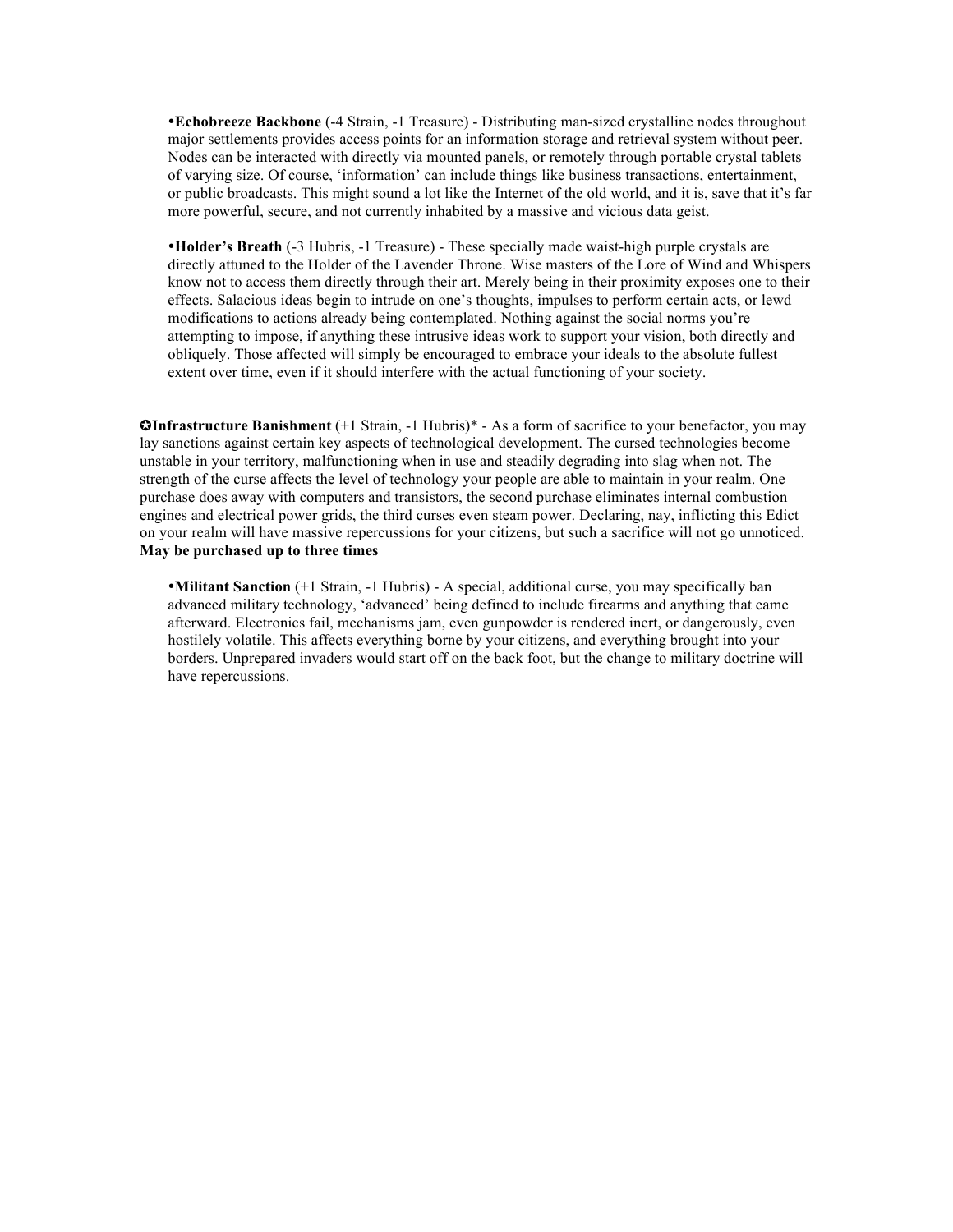#### v**Disposition of Assets**

The power of the Thronestone extends beyond your people and their society, it may even shape the terrain within the boundaries of your realm.

**ORight of Claim** (+1 Hubris) - How could you lay claim to a region without describing what exactly you lay claim to? Your description might be a bit outlandish; at least, it might seem so to any locals who join your blossoming civilization, until they discover that the qualities you ascribed to your territory have in fact become literal truth! **Choose one, two, or three traits from following list.**

**Picturesque** (-2 Strain) - When you say the lands of your realm are beautiful, the lands must comply. Otherwise, they would make a liar of one of the Crowned… Rolling fields, primeval forests, majestic mountains… even the skies and seas seem somehow more vibrant in your realm. Even artificial terrain, such as farmland, roads, and cities, becomes aesthetically pleasing. Living in such gorgeous surroundings will have a positive impact on your citizen's morale.

**Gentle Climate** (-1 Strain, -1 Hubris) - Your Edict-empowered words can shape even the weather! Should you command it so, the climate will become kind to your domain. The winds will caress your land but softly, and neither cold nor sun will bite. The rains, wen they come, will come gently and warm, a blanket for your land rather than a deluge. This is beneficial to your harvests, of course, but Teiatat-in-Lavender will be appeased: The faithful can present themselves in revealing clothing, or go without, and expect not to be troubled by the kindly weather.

**Lush** (-4 Strain, +1 Hubris) - In the Lavender Regalia, your Deity becomes, amongst other things, a god of fertility. You may exploit that aspect to bless your lands with great bounty. The trees bow under the weight of their fruit, the fields burst with grain. Lost in the wilderness, starvation is a distant danger as food is easily found even far from civilization. Sustenance assured, your people will find it easier to accept the tenants of your society.

**Wealthy** (+1 Treasure) - Rich veins of minerals, valuable flora, or productive livestock of whatever sort will ensure your people's prosperity, even if you must seed it yourself with the power of the **Thronestone** 

**Lewd Flora/Fauna** (+3 Strain, -2 Hubris) - Many new forms of life have emerged from the shadow of the Lavender Throne. Some are beautiful. Some are terrible. Most have a erotic aspect to them, from plants that produce aphrodisiac pollen to tentacle monsters and everything else in between. You only need name them with a description in mind to call forth such a creature from the shadow of the Throne and spread it throughout your territory. You probably should inform your populace of the nature of the creatures you summon, but that's not a requirement.

¤**Mystic Assets** (+2 Hubris, +1 Treasure)\* - The Thronestone can induce the creation of potent magical resources in your realm. Nigh-indestructible metals. Crystals that absorb energy from the higher planes. Mutagenic fungus. The ultimate nature of what you create it up to you, but these resources are valuable enough to be considered strategic assets, and should be respected accordingly. **Requirement: Right of Claim**

¤**Sovereign Claim** (+2 Hubris) - In time, the borders of your territory may expand. Your people might establish more settlements as their population grows, or you may annex territory through diplomacy, purchase, or conquest. These lands will not benefit from the Edicts you made regarding the initial territory you claimed unless you include provisions for eventual expansion. Then, any land within the borders of your realm will change to match the nature of your core provinces for as long as they remain part of your domain. **Requirement: Right of Claim**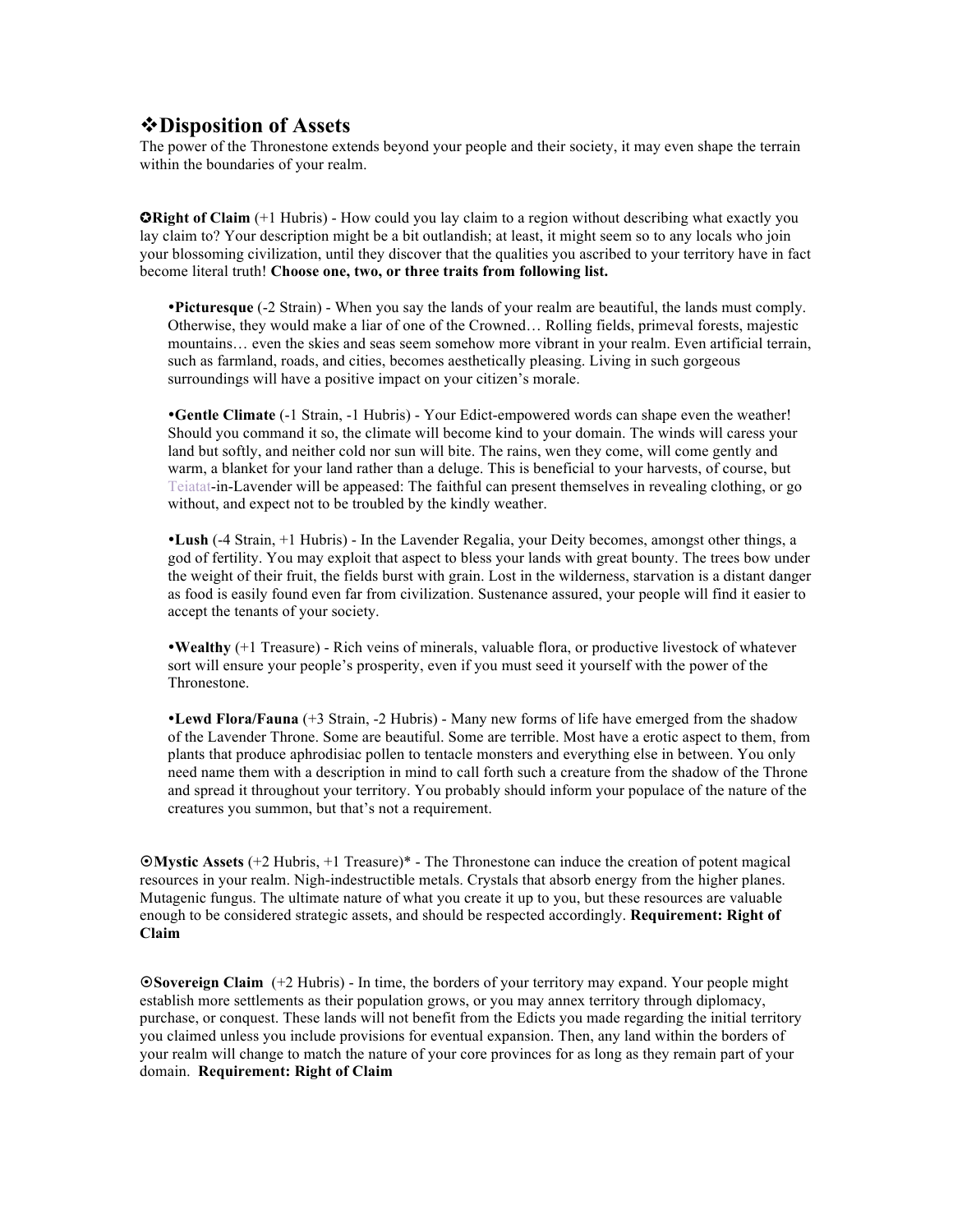✪**Labyrinth Shards** (+3 Strain, +1 Treasure) - The Labyrinth of Sighs is an entire world set apart from the universe, the sovereign domain of Teiatat-in-Lavender. An unstable dimension, portions of the everchanging space of that realm are known to spontaneously shear off from time to time. These shards resonate with the Thronestone in your crown, and if you allow it, they can and will migrate to your territory. Caves, woodland paths, and disused portions of buildings may spontaneously become gateways into these roaming pockets. Inside these shards are portions of the mazy opulent passages of the Labyrinth of Sighs, filled with luxuries of all kinds. The adventurous might choose to delve within to claim the treasures and luxuries within, or even to capture and tame the monstrous spawn of the denizens of that realm. Then again, the human servants that tend to the needs of Labrynth-dwellers also come with the shard, and can be pressed into service or broken free from their servile glamor. These shards will need to be dealt with one way or another, though, as they will 'leak' their contents slowly for as long as they are interfaced with the planet.

✪**Void Flotilla** (+3 Hubris, +1 Treasure)\* - Your people may develop or acquire the technology to build the spacecraft that crisscross the system, or might be wealthy enough to simply buy ships from others. Then again, you have piece of the Lavender Throne. Why wait? Declare as an Edict that your realm possesses a fleet of voidfaring vessels, and verily, they shall rise from the very earth! Crafted from stone, crystal, and magic, you'll find that these ships are very tough, but at best mediocre in most other areas. They lack the ability to support significant weaponry, and like the vast majority of spacecraft cannot cross the gulfs between stars in a reasonable timeframe. Still, access to realms beyond Earth could prove an opportunity worth creating… and exploiting.

✪**Lunar Transferral** (+2 Strain, +1 Hubris +1 Treasure) - The Earth's primary satellite did not escape the transformative touch of the Holder. On the surface, the Moon looks much the same as always, but underneath the thin layer of dust and rock is a nigh-endless trove of valuable gems and minerals and stranger things besides. With the power of the Thronestone, you may uproot the entirety of your territory and fling it to the Moon. The area of the lunar surface so displaced will be transmuted into a transparent dome protecting your lands from the vacuum outside. The number and placement of any airlocks are up to you. The transportation and its long-term effects might prove a difficult adjustment for your people, but just under their feet is wealth beyond easy reckoning. **Exclusive: Locale**

✪**Belter Warren** (+2 Strain, +2 Hubris, +2 Treasure) - As soon as the conquest of the system was completed, and the servants of Teiatat announced that the asteroid belt was open for colonization, a land rush was sparked to seize prime real estate. It's possible you want a piece of the belt for yourself. An Edict can secure such a claim. You and your initial population will be transported to large asteroid, with a number of airtight tunnels pre-dug throughout the volume. Oxygen is included, thanks to a runic crystal in its core that purifies the air, generates artificial gravity, and broadcasts energy to colonies of delicious and nutritious fungus. It, as well as the single initial airlock you are also provided, is under your control. Finally, you'll be given a cache of equipment and supplies to build a functional societal infrastructure. Fair warning, starting from scratch in this way will be difficult, but you'll be set to service the belter mining colonies, the asteroid palaces, the trade between the two, or any of a number of profitable economic niches. **Exclusive: Locale**

**OAmbitions of Conquest** (+1 Strain, +2 Hubris, +1 Treasure) - Despite the Pax Tres Solia, the world remains a dangerous place. A standing defensive army of sorts would be permitted, of course, but to go farther than that, to outfit an army for conquest risks enraging your neighbors and the emissary alike, as you disrupt the peace to satisfy your greed and ambition. The rewards tempt, of course, but all those most suited for army life were borne away to Mars...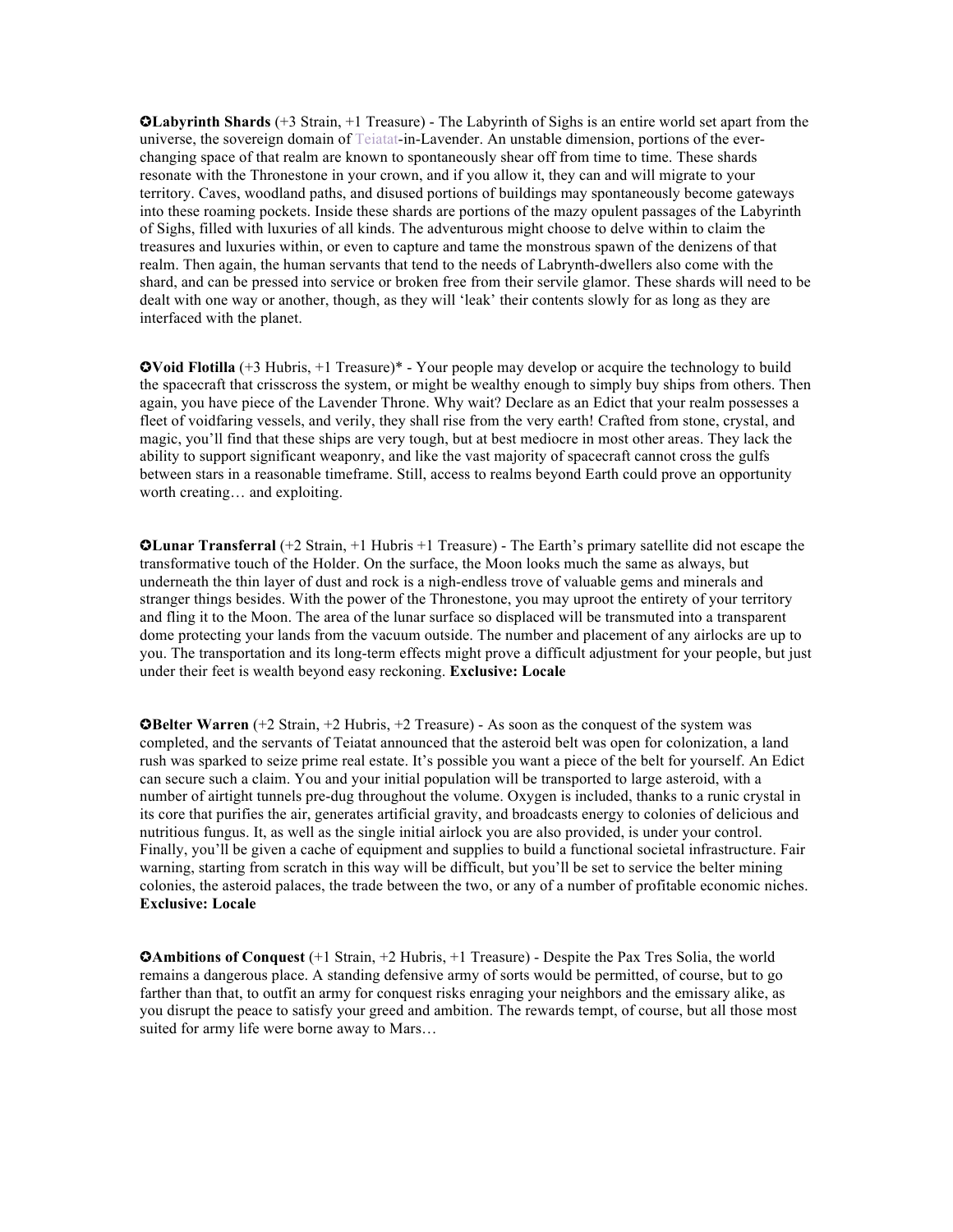## v**Personal Perks**

If you have the boldness to try, you may turn the power of the Thronestone to your own ends. A little misuse of your power is expected, of course, but abuse the indulgence of the Generous patron of Desire and you will reap the whirlwind!

✪**Bodily Resculpt** (Free) - It's the least of the Thronestone's powers to change its bearer's appearance. As one of the Crowned, it is your prerogative to become something beautiful and terrible! Barring modifying options below, you must maintain a broadly humanoid shape, but even then you have great freedom in regards to things like physical sex, apparent age, skin or other coverings, piercings and tattoos, number of eyes or limbs, and other details. Should you take other options that modify your appearance, those effects take precedence over this option or modifying leaves. **You must take this option or its suboptions to reflect your form, even if you were changed via another effect.**

**Inhuman Shape** (+1 Strain) - While you can add a number of exotic traits with what is freely offered, you would remain recognizably of human derivation. With this edict, you might become nearly anything you want! Of course, your people may object to being ruled by an inhuman monster…

**Exotic Flesh** (+1 Hubris) - Whatever form you chose, you'd be limited to making it from flesh and bone with all the qualities and flaws that come with it… unless you made an Edict declaring it not to be so. Stone or fire or gel or something stranger, you can become anything you can imagine…

**Facet of Might** (-1 Strain, +1 Hubris) - Without a Thronestone, some spend enormous amounts of time and effort to cultivate an appearance of strength, of power. Even with it, it is too easy to fall into the trap of chasing mere appearances when it's wiser to use the magic you've been gifted to grasp the idea of power directly, and build up from there. Then it becomes a matter of simply controlling the manifestation. Rippling muscles are a natural choice, as is towering height. Bioluminescent eyes, membranes, or patterns allow you to radiate your power in a more overt manner. You could simply suppress your inner might and force it to be expressed as an aura of dominance. However you decide, your people will take heart in the knowledge that their leader is mighty indeed. Just don't let it go to your head.

**Humble Mien** (+1 Strain, -1 Hubris) - In a show of humility before your divine benefactor, you might choose a more modest form. Small. Weak. Physically frail. Perhaps even a deceptively young form. Then again, you might simply choose to exude an aura of meekness, even submissiveness, your humble devotion mystically apparent to those near you. This decision may be made to please your betters, but your citizens will find your chosen form… less than inspiring.

**Erotic Aspect** (-1 Hubris) - By deliberately crafting your form toward an erotic ideal, you can show appreciation toward and earn the favor of the Generous Patron of Desire. You'd have to look like something out of a wet dream, and increase your libido to an almost unbearable level, but surely that's a worthy price to pay?

 $\Omega$ **Ascetic Oath** (-2 Strain, -2 Hubris) - As one Crowned by the hand of the Emissary, one could argue that you are entitled to the best of anything your realm could offer. You may cast all this aside, however, and opt to live a more modest lifestyle, declaring your intention with an Edict, tying together the prosperity of your people with your humility. Even mighty emperors can pronounce this Edict! You might live in a palace and sit on a gilded throne, but the edifice will be dedicated to the functioning of the governmental apparatus, and what you 'own' might actually be held in trust by your people. You'll be taken care of, but your personal accommodations won't be much more comfortable than the average citizen's. Despite this show of solidarity, your vow of asceticism, made in the shadow of Teiatat-in-Lavender, has no purchase beneath the bedsheets, and you may indulge in carnal pleasures as you please.

✪**Touch of Fate** (+1 Strain, +2 Hubris)\* - Boredom is ever the enemy of privilege. Even the kings of mighty realms face periods of monotony where the daily chores of power and the entertainments that may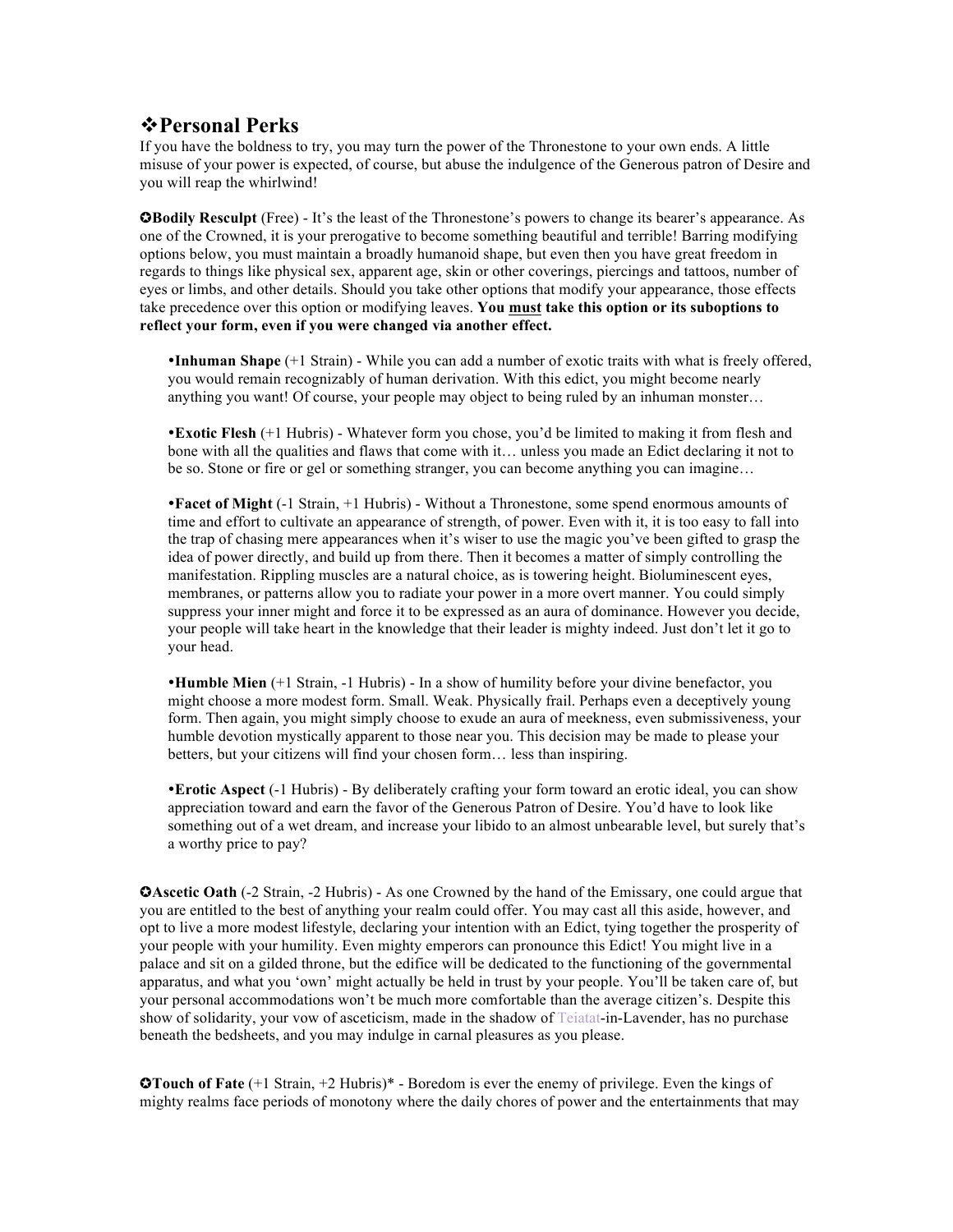be bought do not satisfy. This option ensures that your life is punctuated with the diversions that make life worth living. High adventure, interesting problems, romantic drama, whatever piques your interest best. Of course, there'll be breaks in the action to give you a chance to rest and enjoy the spoils of your efforts, but such lulls will never last overlong! Tampering with your own destiny in this manner is the height of hubris, and the disruption to your life will spill over into the lives of your people. Pay for this option again to enjoy a generous helping of good fortune in your future, at least in a personal sense. You may lose the war, but you'll win most of the battles!

**Companionship** (+1 Strain)\* - Fate can be altered so that you can encounter more interesting people and events that you might otherwise have. With a bit of effort, you can find friends, contacts, minions, patrons, whoever you need to enrich your life. They'll be socially compatible with you, and often physically attractive. All you need to do is make a good first impression! A second purchase will see you inundated in a cavalcade of fascinating and beautiful people. Take your pick of the best and brightest!

**Lavender Thread** (+1 Strain)\* - All some people need is love. You can arrange to meet the person of your dreams, the one you truly desire and deserve, and they'll be just as pleased with you. If the Edicts that form the basis for your society aid in the romance you've always wanted, so much the better, but alas, the rules cannot be bent even for your beloved if they would hinder your relationship. Starcrossed love is love all the same. One exception to this is that, if necessary, your lover's lifespan can be increased to match your own. This option may be repurchased once to gain all the paramours you heart can make room for, and ensures that they'll accept a group arrangement, as well. Unless a little romantic struggle is what you actually desire…

**Rivalry** (+1 Strain)\* - Sometimes, the best catalyst for greatness isn't a supportive friend, but stiff competition for the same goal. An opponent, who will push you to become the best version of yourself if you are to succeed. This can take the form of a hated enemy who threatens what you care about, a fierce contender with whom you will develop a mutual respect, an exasperating trickster who lives to stymie your intentions, a romantic rival who will compete for the heart of your beloved, or whoever it is that would give you the greatest challenge and inspiration. They also enjoy the benefit of extended life if their allotted lifespan is insufficient to provide continuing challenge. A repurchase will give you multiple rivals in several arenas of ambition and/ or replacements should you manage to overcome one rival and need further challenge.

**Adversity** (+1 Strain)\* - Setbacks and failure are seldom appreciated in their time, but struggle makes success all the sweeter. This option flavors your ongoing legend with the spice of adversity, giving you challenges to overcome and foes to defeat. Success isn't guaranteed, but this opposition isn't without merit. With every victory, you'll become stronger, wiser, better prepared to meet the next challenge and rise to even greater heights! A repurchase adds a bit of insurance to your fate. Risk isn't eliminated entirely, you might lose what's most precious to you, but you'll escape the worst more or less intact.

**OOnce and Future King** (+2 Strain) - You may foretell your departure and eventual return to your people. After proclaiming your Edicts, and spending some time to set your set your society into motion, you will slide into slumber, fade into mist, slip into a pocket of time, or whatever proves fitting. When your people need you most, or at least when your society has matured, you condition will be reversed, and you will take your rightful place amongst your followers. Your absence will be sorely felt during the more trying times, and those regents you displace may not appreciate ceding the throne, but surely you have your reasons.

✪**Lavender Wisdom** (-2 Strain, -1 Hubris) - You have a fragment of the Lavender Throne sitting prominently upon your brow. Let the burning energies of the Thronestone flow into your third eye chakra, into your mind, and thereby attain enlightenment. Your benefactor will show you what you need to do to keep your society functioning and prosperous, give you the optimal solutions to problems that face your realm, and even guide your thoughts so you note and can correct issues and seize opportunities before they even manifest. With the Generous Patron continually influencing your mind, how could you possibly make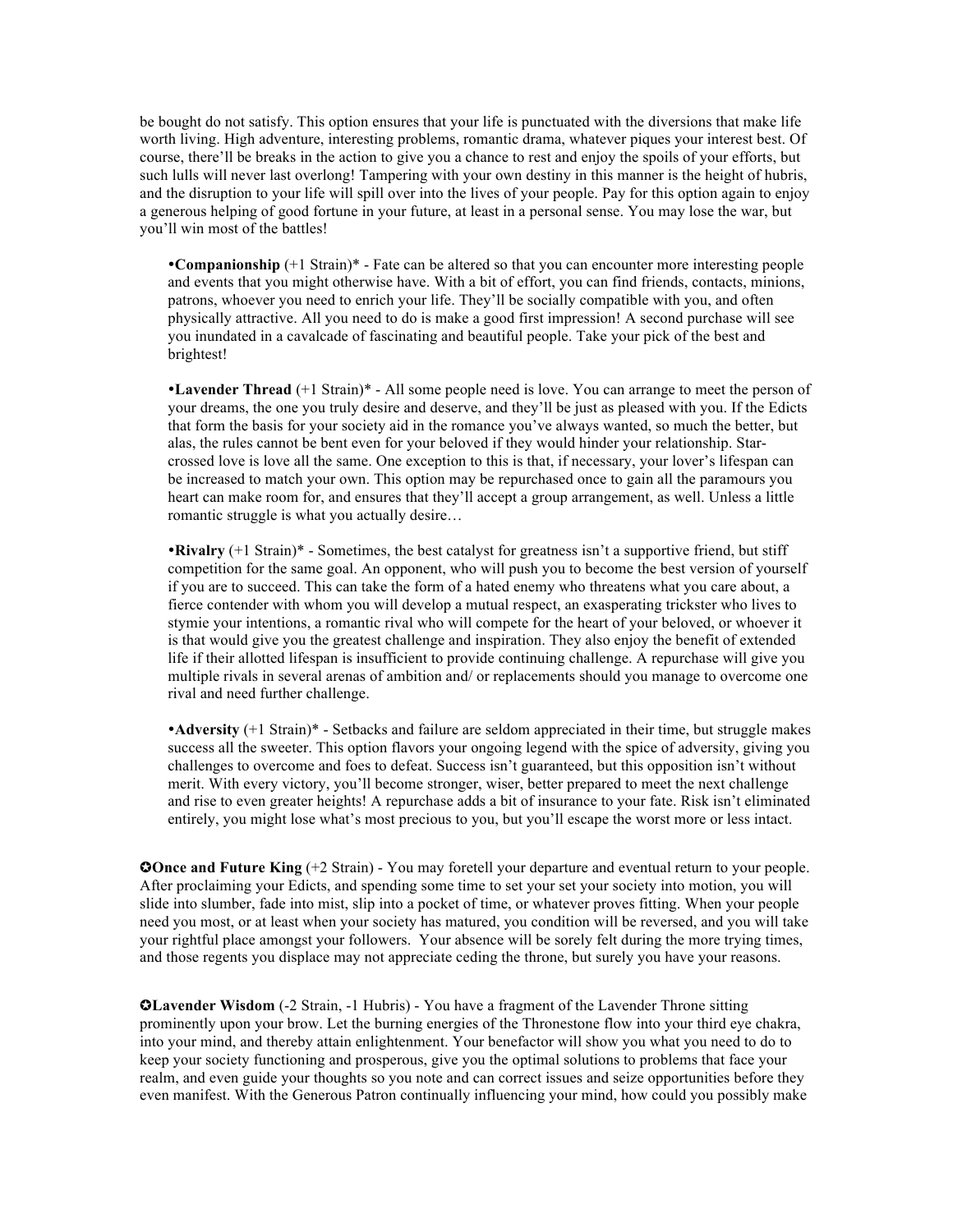mistakes? The frequent intrusive impulses to satisfy your kinks and fetishes are simply more gifts, embrace them.

✪**Wilder Eruption** (+1 Hubris) - Certain individuals are able to tap into the cosmic power of the higher planes without ritual or bargain, accessing it through force of will or by accident of birth. Some call them psychics, others call them witches. Using the Thronestone as a key, you can unlock your inborn potential to access this power on your own. Initially, you'll be a wilder. Subject to the ebb and flow of the multidimensional currents that cosmic power courses through, the powers you'll wield will vary not only in strength, but in kind as well. One day you may be able to read minds, all the next week you can wreathe your fists in flame… You'll not have the time to master your powers before they change, but you'll always vaguely know what you can do at any given moment. If you wish to truly tame your ability, you'll have to take hold of a thread of cosmic energy and stabilize your powers with the aid of the Thronestone.

**Telepathic Eruption** (+1 Hubris) - You may shape your power so that you can listen to the hidden spaces where thoughts echo… and can even be grasped and changed. You can hear surface thoughts whenever you please, at least so long as the subject hasn't taken steps to prevent telepathic intrusion. With more time, you can dig deeper into a subjects mind to find memories, guarded knowledge, personal secrets. If you care to, while you're there you can tamper with what you find, adjusting memories or personality traits to make them who you think they should be.

**Telekinetic Eruption** (+1 Hubris) - You may shape your power such that the distinction between matter and idea is made indistinct. You can push around objects with the same facility you juggle thoughts, though things outside your head are often weightier. Your telekinetic power is much like a muscle, gaining strength through exercise and practice. You can move the object as a whole or with practice; manipulate its parts, or even its constituent material, down to the molecular level with enough practice and concentration. Certain mystically potent materials are more 'weighty' than equal masses of more mundane materials, so be aware. Instead of simply moving objects, you can also shape your psychic energy into blunt masses or sharp edges, allowing you to interact in a more… destructive fashion.

**Insightful Eruption** (+1 Hubris) - You may shape your power to expand your awareness. Depending on how you choose to develop your abilities, you may scry distant places, sense emotional resonances of people and objects, meditate upon people, places or things to glimpse the past… or even the future. You might even choose to enhance your intuition glean information that they couldn't possible acquire any other way

**Elemental Eruption** (+1 Hubris) - You may shape your power to gain rapport with the fundemental forces that underpin the World of Elements. Heat and cold, light and dark, electromagnetism, gravity, and others… At first, you'll only gain a connection to one of them, able to manipulate it to an extent, or even evoke minor manifestations such as small lightning bolts. As your strength grows, you'll be able to control your initial force more fully and manifest it in greater scale, such as laser blasts or graviton beams. Moreover, you'll begin to see how the forces interact and aren't so indistinct after all, allowing you to branch out and control more forces. The master has almost perfect control over the World of Elements.

**Reflexive Eruption** (+1 Hubris) - You may shape your power and channel it through your very flesh. The exact effects depend on how you choose to train your power. You might become an incredible athlete, reinforcing your body with cosmic power to run faster, jump farther, and lift massive loads. You might imbue your limbs with a 'charge' of cosmic energy, violently discharging it on contact with unfortunate targets. You might even become a seducer beyond peer, your movements and pheromones enhanced by higher-dimensional forces.

**Alchemical Eruption** (+1 Hubris) - You may shape your power to inflict change on the World of Elements. You may transmute materials into others; the more severe the change the more effort and preparations it takes. The most extravagant changes require consecrated spaces and elaborate rituals. A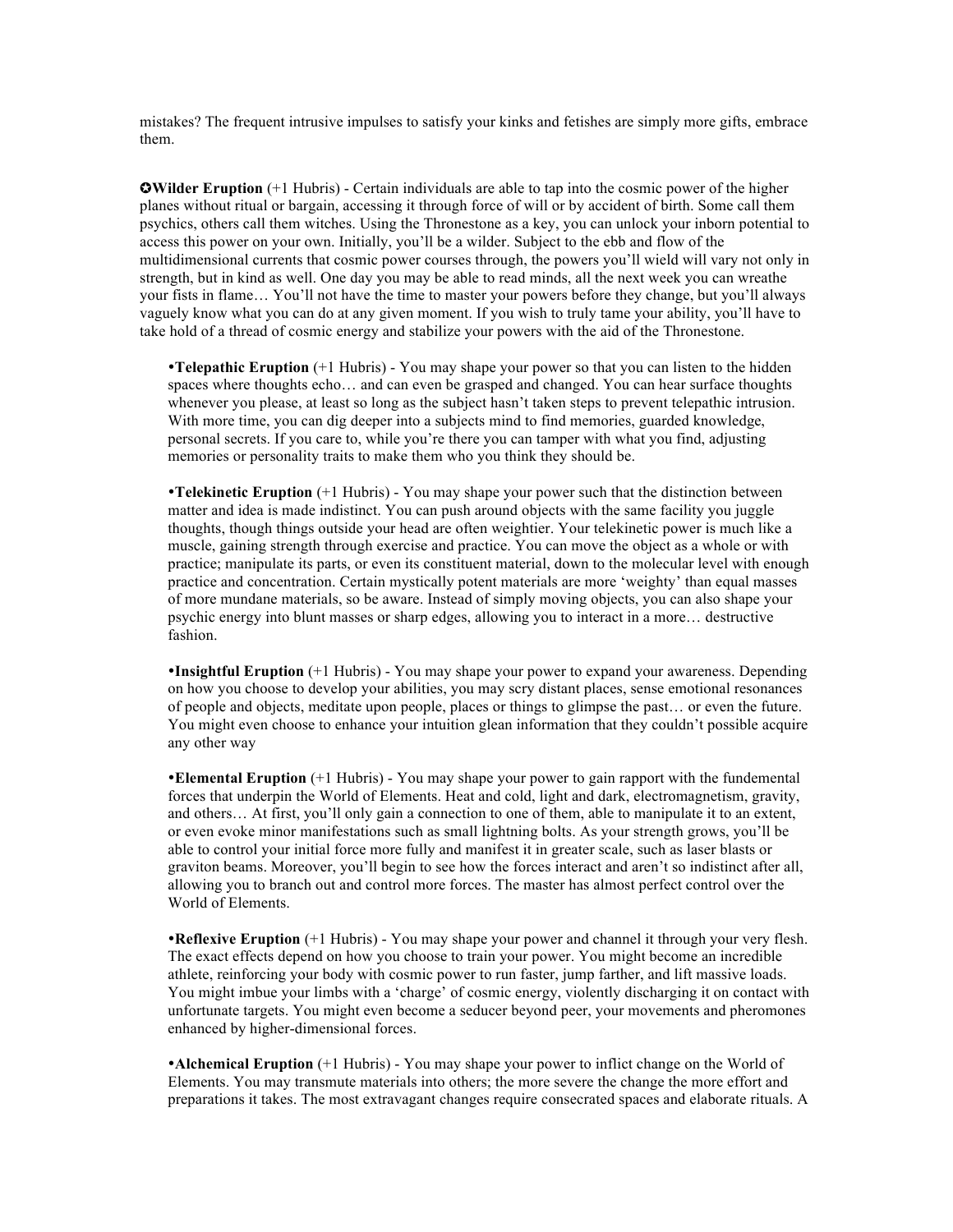different specialty is the path of the healer. With a touch, you can mend flesh and cure disease… with enough practice, of course.

**QImmortal Crown**  $(+1)$  Hubris) - The power of the Lavender Throne is imperishable, as is the power of tiny fragment it that burns in your brow. This fragment of eternity can be harnessed to the ends of eternal life, eternal youth, and immunity to disease, allowing you to shepherd your civilization in perpetuity. While its expected that you, and most of the other Crowned, will abuse the Thronestone in such a manner, your decision to do so is still somewhat disappointing to the Emissary.

**Invincible Majesty** (+1 Hubris) - Draw a bit more from the Thronestone and fear physical harm no more. You will be impervious to damage and poison; you'll even be spared pain beyond what's absolutely necessary. Should a wound of some sort prove required, say for surgery or a blood pact, then your flesh will prove mortal again… until you don't need that injury anymore, whereupon it will heal quickly, painlessly, and with no scars or other issues.

**Imperishable Splendor** (+1 Hubris) - Truly endure. You will require neither food nor water nor breath, though you may partake in all three. Your metabolism will be perfect, and produce no waste of any kind. As an additional benefit, should you find yourself trapped in an inescapable situation, such as being buried in a crevasse beneath tons of rock, you may dissolve yourself into mystic lavender flame that may pass through even solid barriers… though you'll reconstitute before the Lavender Throne itself to account for the events that led to your predicament.

 **Magnanimous Nobility** (-1 Strain, +1 Hubris) - You may offer eternity to your citizens, as well. It's of a lesser sort than what you may achieve, merely an endless lifespan and eternal youth, but they'll certainly be grateful for the gift. You'll have to lean heavily on the Thronestone to grant this boon, and what the artifact will give is tied to the health of your society. If the prosperity of your realm should wane, your people will find their youth and health fading as well.

✪**Rags of Regalia** (-3 Strain, -2 Hubris, -2 Treasure)\* - The Regalia that lends Teiatat-in-Lavender that colorful appellation is as infinite as its wearer, and the loss of any finite portion diminishes the whole in no way. Still, the casting off or theft of these scraps is a rare event, making these priceless fragments even more valuable. Acquiring such a piece will put you and your realm in arrears for decades, even centuries, but for what you get in return… When donned by an individual, Rags of the Regalia will transform into an article of clothing perfectly suited to that individual's tastes, needs and inner nature. Rags of Regalia are above mortal concerns such as damage or becoming soiled, and are suitable to be worn every day. If you live in a palace, it might become fine silk. If you prefer occasional adventures, it will be rugged enough to endure them, with a practical style as well. They are capable of changing form over time, to keep from becoming uninteresting. Whatever the form, these clothes are fabulous, magnificent to behold, when your people see you wearing them they will know that these rags were worth the price. Saturated as they are in the Generous Patron's energies, they'll also bring you closer to your benefactor. The only question is, can you afford acquiring them?

**OArgent Almanac** (-1 Strain, +1 Hubris, +1 Treasure) - This priceless scroll, brought up from the clouds of Venus, is woven from silken silver, and the characters of the Argent tongue within are written with mirrored ink. While this makes it very difficult to read, if properly approached and studied you'll find that the spiraling script inside contains precise instructions on what to do when you encounter certain situations, sometimes going so far as to name names of individuals you've yet to meet. If followed to the letter, these instructions will usually result in beneficial outcomes. Even if the almanac demands people must suffer in the short, though, in the long run the almanac will increase the stability and happiness of everyone in the region, with prosperity for all, along with a few odd developments such as the rise of new kingdoms and sometimes wild changes in culture. Following these instructions with enough fidelity to reap these benefits essentially hands over your political agency to a lifeless scroll, and the unnamed author's ultimate intent behind these instructions is not discussed within.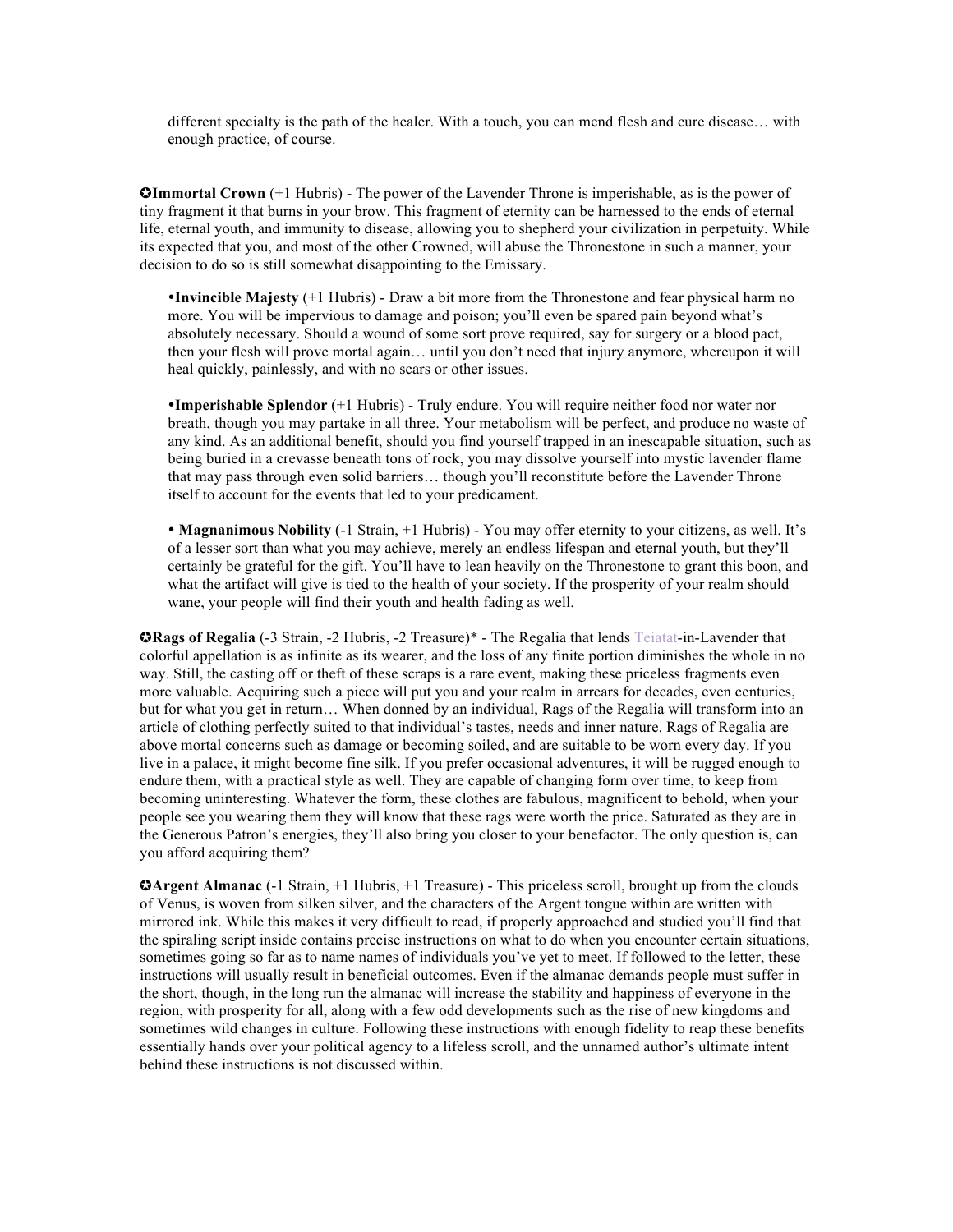**GBetrothal** (+2 Hubris) - It's entirely within your power to declare an Edict that your Thronestone is borne by a Bride or Bridegroom of Teiatat… It's also entirely presumptuous to do so. All the same, the Generous Patron of Desires will take you as a spouse with chagrin… and respect. Then again, you might have already wedded Teiatat-in-Lavender, and have quested for or wheedled at your divine spouse to be Crowned with a Thronestone and given dominion over a portion of planet Earth. In either case, you are simply too powerful and too ambitious for the Emissary and your neighbors to be entirely comfortable with your status. Multiple Brides operating in the same domain only complicate the situation further, their presence being a burden on the citizens and their combined power drawing negative attention from all corners. Brides stigmatized as a Rebel, or even choosing to walk the path of the Grass Widow, are also problematic, their peers wary of their intentions, and their populace fearful of their future. **Create or import a build from the Lavender CYOA. Each individual Bonded Bride or purchase of Stigma of the Rebel add +1 Strain and +1 Hubris.**

#### v**Diplomatic Intercourse**

Your is not the only realm on the whole of the Earth. Other polities, established by the Crowned and otherwise, lay claim to regions of the planet and beyond. They maintain societies of their own, which may seem alien to the mores of yours, or perhaps complementary. Establishing long-term relations with these entities is entirely possible, and may carry unique benefits…

✪**Ivory Leagues** (+3 Strain, +1 Treasure) - Anchored to the floor of the Mediterranean Sea, great spires of white coral serve as the foundations for several ocean bound cities. These cities share a culture, but each is rules by a separate and strict aristocracy that owns practically everything in the city… including the inhabitants. Slave states all, these cities are centers of trade both of valuable goods and human flesh. The merchant-aristocrats compete endlessly for profits and the ownership of sections of their cities. Those they own exist in in a hierarchy of dominance and submission, commanding the absolute obedience of those below. Those with the mystic knowledge to tell will know that this society bears the unmistakable marks of Edicts pronounced by one of the Crowned, but none of the aristocrats bears a Crown, nor the metaphysical marks that come with it. Trade with the roving ships of the Ivory leagues can bring rare and exotic goods from far across the changed Earth, but they charge commensurate prices for these treasures, which you'll have to cover with large amounts of trade goods of your own, or human flesh.

✪**Neon Coast** (-3 Strain, -1 Treasure) - There is an anomaly on the western shore of the North American continent. On the surface, it looks like a city from the old world, somehow still functioning despite the collapse of the old order, but on closer inspection, nobody seems to really work. They spend their days lazing in their homes or shopping for new clothes or toys, and their nights are spent in one of dozens of nightclubs and bars, consuming alcohol and party drugs, hooking up with each other, and fucking until morning where the cycle repeats. Oh, there are shopkeepers and bartenders and waitresses, but those are more roles in the endless social games they play than means of employment. To a one, they seem to be vapid, shallow, sex-obsessed imbeciles, a whole city of them. There are few farms outside the city, but there's always enough to eat. No factories operate within its limits, but there are always new clothes in the latest fashions. The booze and drugs are ever flowing. The lights burn bright day and night, but no electricity flows along the power lines. Nobody seems to be in charge, not even the gangs who vie for territory with each other in fights that more resemble orgies… The city seems perfectly happy to remain isolated in its hedonism, but you can open a cultural exchange with its citizens. The people of the Neon Coast hunger for novelty, and would be happy to trade the luxuries they've got in abundance for something new. As attractive as endless days of parties and sex might sound, there are those who grow bored of such a lifestyle, and if you allow the population to flow, you'll get some immigrants who'll enthusiastically embrace the tenants of your culture. They aren't nearly so stupid once they've joined your culture, and they'll innovate forms of entertainment that draw from your society's mores to create something your people will appreciate.

✪**Houteng Mandate** (+1 Treasure) - The Middle Kingdom has been reborn. A number of Crowned chose to establish their realms in the region of Asia formerly claimed by China. Each had their own reasons, but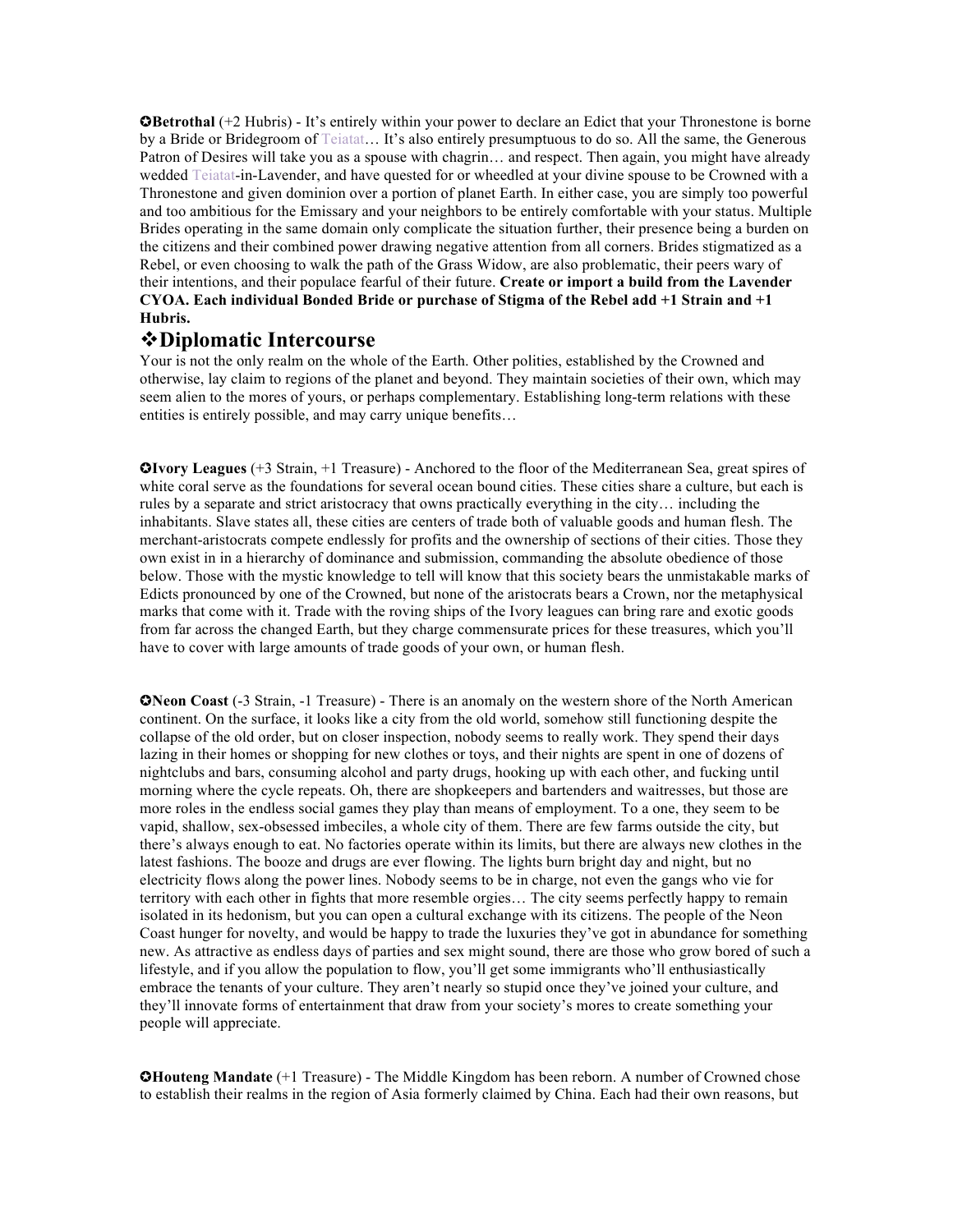none were willing to compromise in their overlapping claims. A brief but fierce struggle erupted between the newly empowered rulers, some tried to establish military supremacy, others turned to seduction. A woman by the name of Houteng won the conflict before it could properly begin thanks to her mystical might. Those who would not bow before her had their Thronestones torn from their brows and added to her crown, increasing her might and the strength of her claim. Now, she styles herself Empress, and administrates her vast realm with a gentle hand, but unafraid to utterly crush those who choose to work against her. Hers is a pluralistic empire, the Edicts of subjugated Crowned remaining in effect in overlapping regions. Each city, town, and village essentially follows a different version of the Thronestone Pact, and it is up to the Empress and her subordinates to maintain a working society amidst the patchwork magics. Despite all this, the Empress and her realm are incredibly powerful. She's content with her conquest, leaving the rest of the world to the 'barbarians', but she's willing to share the prosperity she's managed to create with the unenlightened. All a potential recipient needs to do is bow before Empress Houteng in submission and supplication, declare that she alone truly possesses the Mandate of Teiatat, and rightfully sits above all other Crowned.

✪**Dawn Hives** (+2 Strain, -3 Hubris) - A fragment of the Rogue sheared off on its approach, and impacted in the outskirts of Osaka, Japan. It's punched into the sewer system, but authorities never managed to find the splinter. The reason why, was that it transmuted into a mass of living flesh, and hid within the sewers while the world dealt with the other events surrounding the coming of the Rogue. Nobody noticed the extra disappearances, the strange, cultish behavior amongst the dregs of society, or the slowly expanding network of flesh under the earth and seabed until it was too late. Massive tentacular tendrils burst from the streets of most major cities across Japan prompting a massive and ineffective escape attempt. Crawling blankets of fleshy coils blanket the countryside, and the cities are encased in domes of ossified tentacles. The Land of the Rising Sun has become a single massive living system. The population exists, but is incredibly insular. Nobody really knows anything about how they live. Contacts with representatives and traders paint a conflicted picture. Some have merged with symbiotes sheared from the hives' mass, some seem to have been subsumed into a greater hive mind, some seem to have stepped right out of Japan's feudal history… The Dawn Hives have become a naval power in the pacific. Their krakens are submersible, selfmaintaining, and can hold their own in a battle. You may contract the services of the krakens or other battalions of tentacular beasts, or even become a protectorate, but in return the Hives will require large shipments of raw materials fed to the krakens for transport back to the hives. What they ask for varies, but they seem to have no need for manufactured goods.

✪**Kuliapu Hierarchy** (-3 Hubris, -1 Treasure) - Established in the western mountains of the South American continent, this moderately large realm is dedicated almost entirely to the worship of Teiatat-in-Lavender. Its people live in cathedral-cities carved from the rock, dwelling spaces and sacred spaces coextensive and indistinguishable. Every action they take from waking to sleeping is codified as a form of worship, punctuated with libidinous rites to keep the mind focused on the divinity that sits on the Lavender Throne. Even in the small villages that feed the larger cities, harvest is a sacred rite, for Teiatat is a god of agriculture as well as a god of love and pleasure. The land is very poor and unsuited for farming, mining, and industry. It's nothing short of a miracle that this civilization not only survives, but thrives. In fact, it's the work of many miracles, performed everyday by the sanctified clergy that also acts as the administrators of the realm. What the people cannot provide for themselves is provided through siphoning a fraction of the prayer dedicated to the Holder of the Lavender Throne and creating it through holy ritual. Teiatat does not seem to mind this minor redirection, in fact, the Crowned who sits at the pinnacle of the religious hierarchy was rewarded for this massive act of dedication by being taken before the Lavender Throne itself and wed to Teiatat, becoming a Lavender Bride and holy androgyne. This individual also claims to be the highest priest of Teiatat-in-Lavender in the Solar system, the intercessor between that divinity and the population of Earth, and the ultimate arbiter of doctrine. Grand claims indeed, but not without apparent merit, as those who recognize this claim seem to enjoy greater favor with the Emissary and the Holder alike. Sending regular tribute to the Hierarchy, so that they need not rely too heavily on the favor of their deity, and accepting a doctrinal review by the Supreme Hierarch, will see the branch of the Lavender Faith in your realm be canonized, no small benefit for those with wisdom to understand it. **Requirement: Lavender Sect.**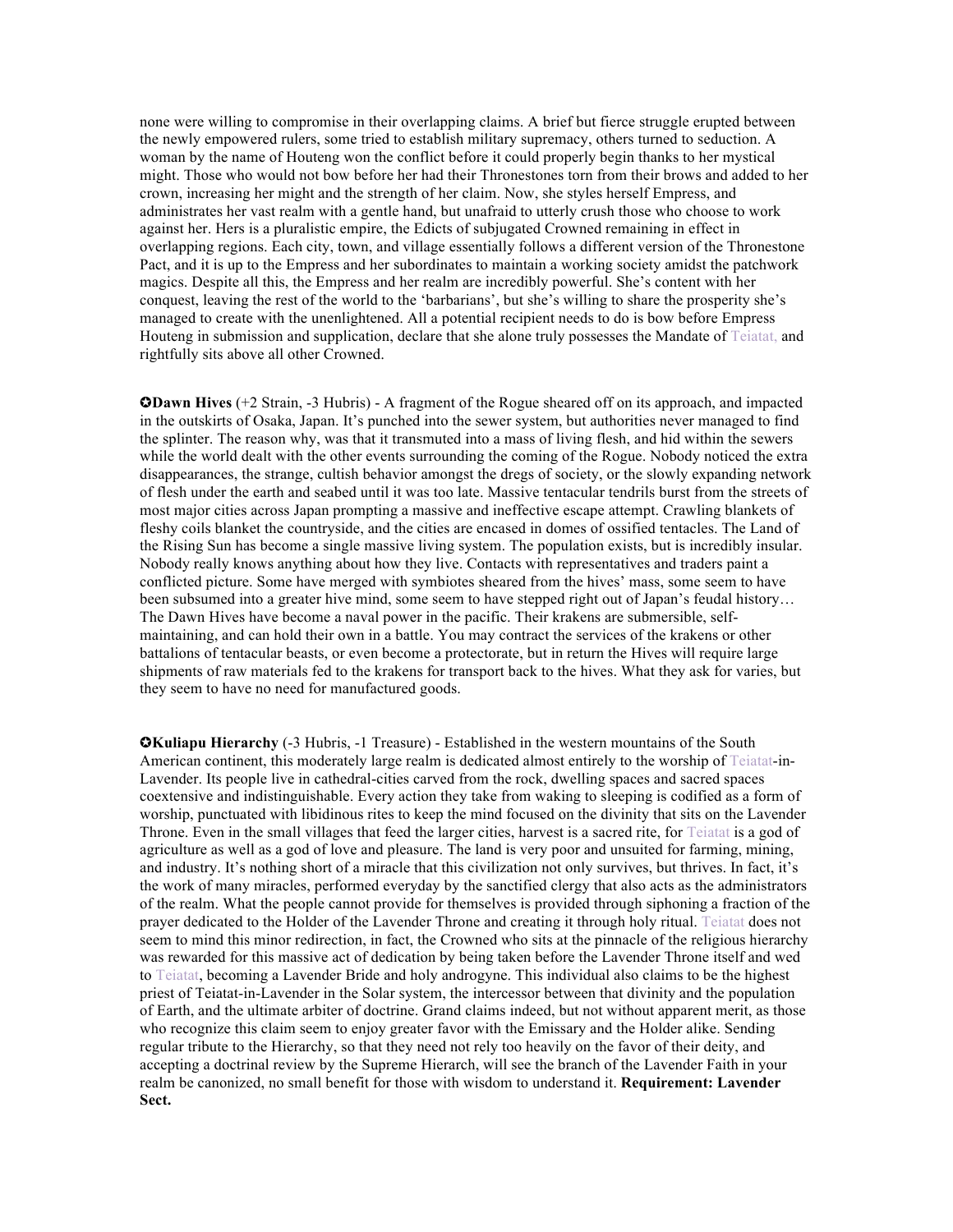✪**Martian Mercenaries** (-5 Strain, +2 Hubris, -1 Treasure) - The violent crucible of Mars creates hardy fighters of a thousand descriptions, the only truly factors being their shared devotion to Teiatat-in-Crimson and their universal lethality. The vast differences between Earth and Mars will only grow as time passes and the influence of two thrones of differing colors erases all memory of how things once were, the Crimson devotees will have little use for what Earth has to offer. In exchange for what they are interested in, mainly rations, supplies, and exotic materials with which to make ever more impressive weapons, the warlords that fight over the red planet will violate the separation placed between Lavender and Crimson and send troops to support your military needs. The soldiers they send will mostly keep to themselves, uninterested in, even confused, by the salacious behavior of your people, set apart by the ceremonial muzzles of purple steel they are required to wear when outside of their barracks. They make excellent defenders, police, and even shocktroopers, depending on the warlords you choose to bargain with. The muzzles they wear aren't, in fact, entirely ceremonial. Occasionally, one will feel the call of Crimson in the hearts and throats of your citizens, which the muzzles serve to dull.

✪**Carrion Exiles** (+5 Hubris, +2 Treasure) - Around a guttering star obits the corpse of a dead Elder power. Like all carcasses, it attracted scavengers, but unlike any others, the mindless creatures that fed upon it grew and changed. In strength, in mystic power, in divinity, these carrion eaters grew and became mighty. A punishing ecosystem developed as they began to prey on one another as well feed on the divine corpse, and from this melee emerged a race of spider-gods. They escaped their corpse-cradle, tethered together asteroids and shards of planets, and made themselves kings of their system. They jealously watch the carcass from which they emerged, and snare any others that think to repeat their escape, but they do not police themselves quite so strictly. Some tire of the aggressive and deadly politics of their realm, a pseudocivilized mirror of the scavengers of the Power's corpse, and find a niche elsewhere. In the wake of the Holder's conquest of the Solar system, a throng of these refugees lodged themselves in the asteroid belt, lashing together several rocks and carving them into palaces, a mere shadow of their former glory. They support themselves through trade, their great barques of glass and silk putting into ports across the system. Many have reshaped themselves into near-human from, the better to attract potential customers with appealing looks. The silk articles they sell include sumptuous clothing, robust armor, strong cable, amongst other offerings. They also sell their Aberrant Progeny, those of their offspring that survived infancy but failed to properly develop into more of their kind; instead, these creatures devolved into beasts of war and burden. All they ask for in return is food, luxuries, and maybe worship from time to time. If you can stomach their patronizing arrogance, you can forge a trade pact with these unbidden immigrants and reap the benefits as well as the ire of the Emissary.

✪**Recusant Freeholds** (+1 Strain, -3 Hubris **or** -2 Strain, +4 Hubris, -1 Treasure) - Not all welcomed the coming of the Holder of Three Thrones. Not all who heard the calling of the Crowned answered. Scattered across the earth are pockets of those who refuse to bow before Teiatat and opt to attempt to survive on their own. The Earth refuses to offer her bounty to those who do not serve her new master, and thus life is more than difficult. In Brazil, scattered settlements struggle against the monsters that now fill the resurgent Amazon Rainforest. Many make various bargains with the most powerful of the creatures to harvest what grows beneath the canopy; others turn to hunting them for sustenance. These holdouts have no choice but to accept the physiological changes either course will bring. Around the North American Great Lakes, enclaves receive support and supplies from the Elder Power that bought Mercury, and diligently work to transform the region into a vast industrial wasteland in hopes of paying back what they owe. The Indian subcontinent is pockmarked with cults that spring up around visitors from beyond the asteroid belt and even farther. Refugees from around the Earth seek to secure passage to New Zealand, the only land on the planet that's still hospitable to those who do not worship Teiatat-in-Lavender. The government of that country warily watches the waters for infiltrators, Krakens from the Dawn Hives, and the strange winds that blow in from Australia, whose interior is largely the domain of the Dreamer. You might choose to put pressure on the Freeholds you uncover near you, perhaps through diplomatic overtures or military assault, in order to force them to assimilate into your culture. This would please your benefactor, but the conflict puts strain on your citizenship. Alternatively, choosing to support the enclaves in your locality will earn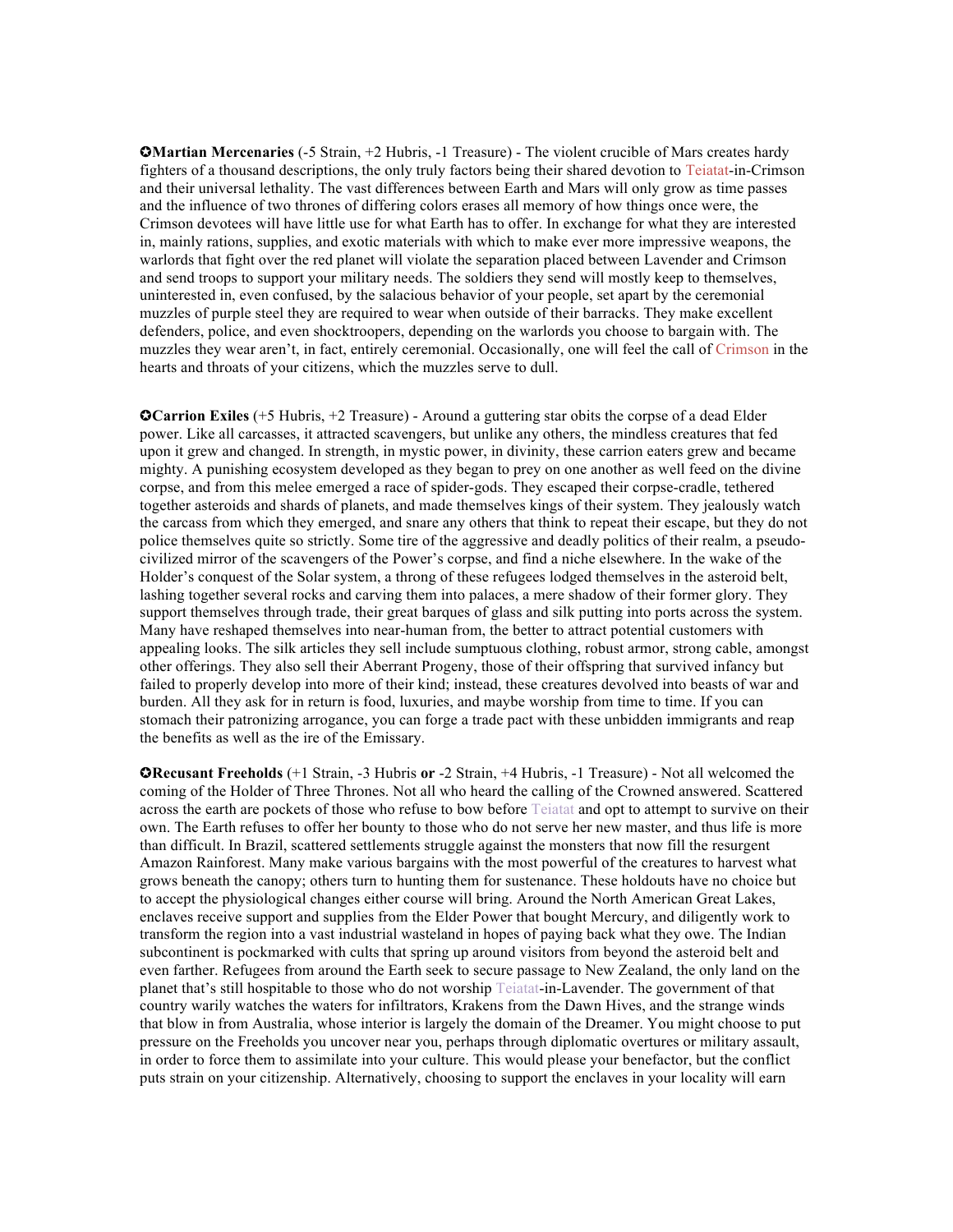you their undying gratitude, and perhaps a few converts over time, but also the ire of the Emissary who would rather you simply assimilate their people in the name of the Holder.

✪**Green Sahara Coalition** (Free) - One of the many changes to the Earth with the coming of the Rogue Seed, and Teiatat-in-Lavender, was the blooming of the Sahara Desert. What was once a vast wasteland has become a rolling, fertile grassland. The refugees displaced by the events occurring surrounding this transformation found this virgin frontier already claimed by over a dozen Crowned, who offered the bounty of their realms along with a place to belong in new societies. The presence of so many Crowned in close proximity leads to decidedly chilly relations between these young nations, but an unwritten agreement to present a united front against would-be-conquerors allows them a sense of safety even as they maneuver against each other in petty squabbles. You yourself might have been one of the Crowned who chose to establish a state in the Green Sahara. No two realms are quite alike, which means that those citizens unsatisfied with the realm they were called to are likely to find a place in a nearby kingdom, but this is counterbalanced by the border friction with those same neighbors. Refugees flock from all over in order to partake of the natural bounty of the land, and this new and vast breadbasket makes for excellent trade and envious eyes with nations further afield. The only guarantee with choosing to lay claim to a piece of the Green Sahara and join in its loose coalition is that life would become interesting. **Exclusive: Locale. Cannot be taken with a Census option of Nation or Superstate. Gain the benefits of choosing the Lush suboption from Right of Claim for free; the effects do not stack.**

✪**Crowned Compact** (+1 Strain **or** +1 Hubris **or** -1 Treasure ) - You are not alone in being selected by the Emissary. Other individuals have been crowned, with dreams and ambitions as pleasing to the Teiatat-in-Lavender as yours. Some of the realms they build may be similar to yours. Others will be wildly divergent. Some might prove interesting to you. You may initiate a compact with another Crowned, binding your fates and the fates of your realms together. This compact requires a relationship to be spelled out. It might be mutual allies, or trade partners, or even dedicated rivals! To seal the compact some kind of cost must be levied. The simplest is to bless the union using the Thronestones, but a grand sacrifice would also suffice. The more contentious compacts might be their own costs, causing ongoing strain to your society. Regardless, the bonds this process forms help tie the new world together, which seems to be a primary objective of the Emissary. **Link this to a build to another build for this CYOA, which must link back in turn.**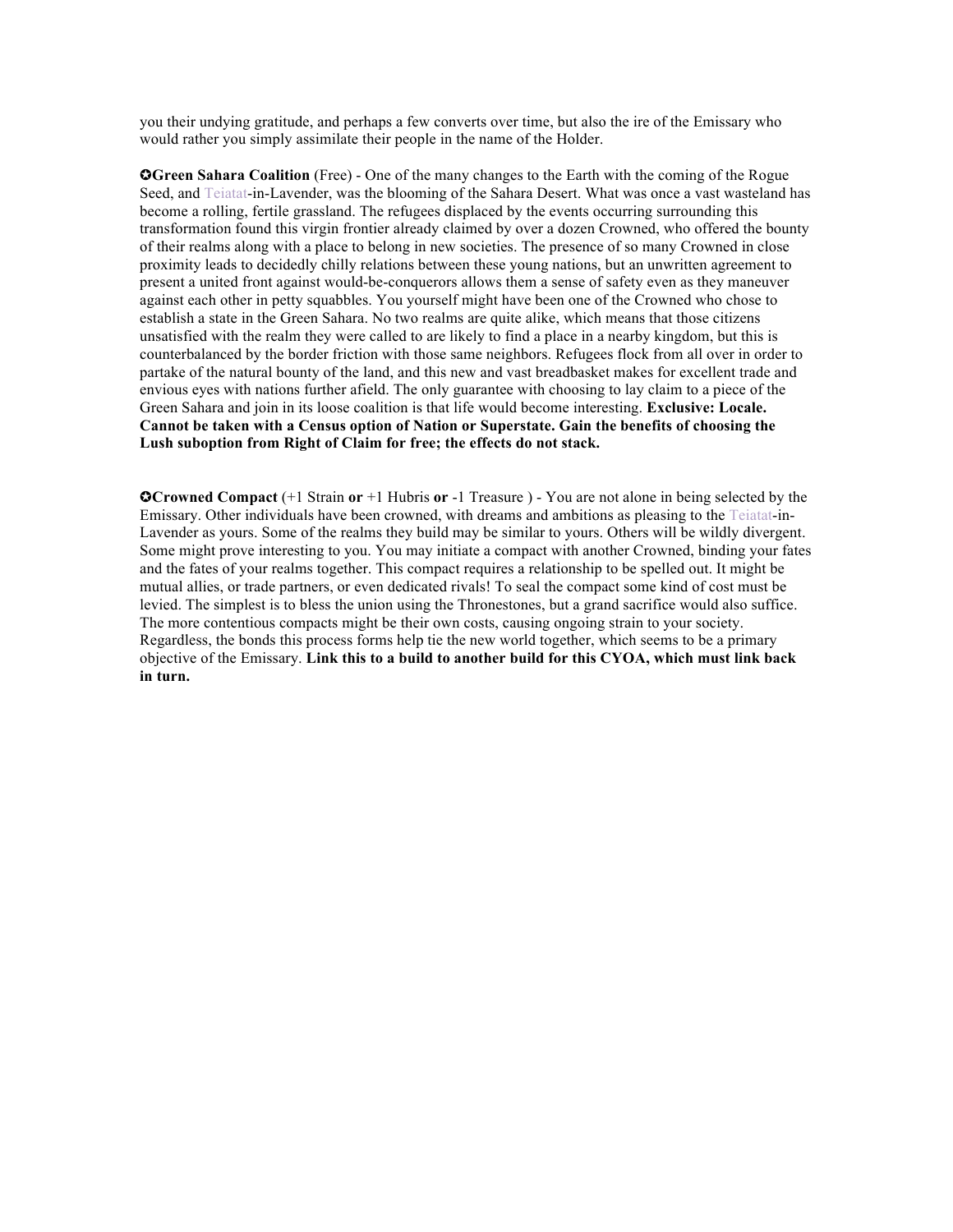#### v**Judgment**

It's done. In the place you have chosen, you stand above those who heard your call, atop a rock, or a mound of broken city, or standing upon the very air, you have pronounced the Edicts that will shape your domain. In utter silence, your new citizens gaze upon you, absorbing the import of your Lavender-weighted words. Some seem hopeful. Others look fearful. Others yet bear expressions of lust. A few look doubtful. The days and years ahead will be hard as you scrape together the shards of the old world and with them forge a new society. The powers and miracles you are able to perform, not the least of which are the abilities to beckon produce from the earth and to ward your followers from the creatures from the shadow of Teiatat-in-Lavender, will secure your people's loyalty for the time being, the real proof of your success will only be found in the test of history. What will become your legacy?

## **Strain**

\*-11 and below: Your people live in ecstasy. You, their kindly guide, have constructed a society devoted to the comfort of its citizens. Such is the prosperity of your civilization that even those who might suffer under your crueler Edicts count themselves lucky for the peripheral benefits they enjoy just by living in your domain. Having endured the early travails of the founding and come out so much better off, your people will revere you as a god second only to the Holder of the Lavender Throne.

w**-10 to 0:** Your people are satisfied by their lot. Some might be better off than others, some might suffer injustice in the imperfect system of your society, but no culture is truly without flaw. Your people are content enough to accept the terms your civilization demands, especially when considering how others live in other Crowned realms, and especially the hardships one must endure in making pacts with other entities, or even trying to live by one's own terms. The status quo is comfortable, after all.

w**1 to 3:** Your people grumble. Your society demands much from them, and gives little back. They look with envy upon those better off, whether within or without. You must struggle to keep the peace, but periodic incidents show that it might be wise to seek out ways to change the Edicts that slowly strangle the society they uphold.

 $*$ **4 to 5:** Your people chafe under the yoke you have placed upon them. Even as your society took shape, it was evident that it was riddled with systemic issues from the very start. If you gave any thought to your people at all, it was how you might benefit from the Edicts you burdened them with and nothing more. Your society fractures under this weight, the weak Pact allowing them to ignore or modify several of your Edicts so that they may survive. Many simply leave, seeking out realms ruled by the Crowned who actually care for their citizens. **+2 Hubris.**

w**6 or above:** Your people cannot tolerate your rule. Whether the product of years of plotting, or the result of one last injustice causing your populace to rise up as a single enraged organism, they will storm the gates of your palace to exact restitution for the false promises of your Edicts. Those few who remain loyal to your will fall beneath the weight of your crumbling civilization, and the powers you attempt to wield against them will fail you. In the end, they will capture you, and drag you before the furious masses so that all may enjoy the spectacle of your execution. The last thing you will see will be the cloaked form of the Emissary standing amongst the baying crowd, watching impassively, with your former crown clutched in one gloved hand. **BAD END**

# **Hubris**

w**-6 and below:** You have made your civilization a grand act of devotion to Teiatat. If you kept anything for yourself, it was so minute in the deluge of willing sacrifice that it could be reckoned a just reward. Your contribution to the Pax Tres Solium will see your neighbors look upon your realm in a favorable light, enough to deem it sacrosanct in regards to political maneuvers, provided you maintain neutrality as best as you can, and your patron will be so pleased that you will find your powers slightly enhanced. In time of